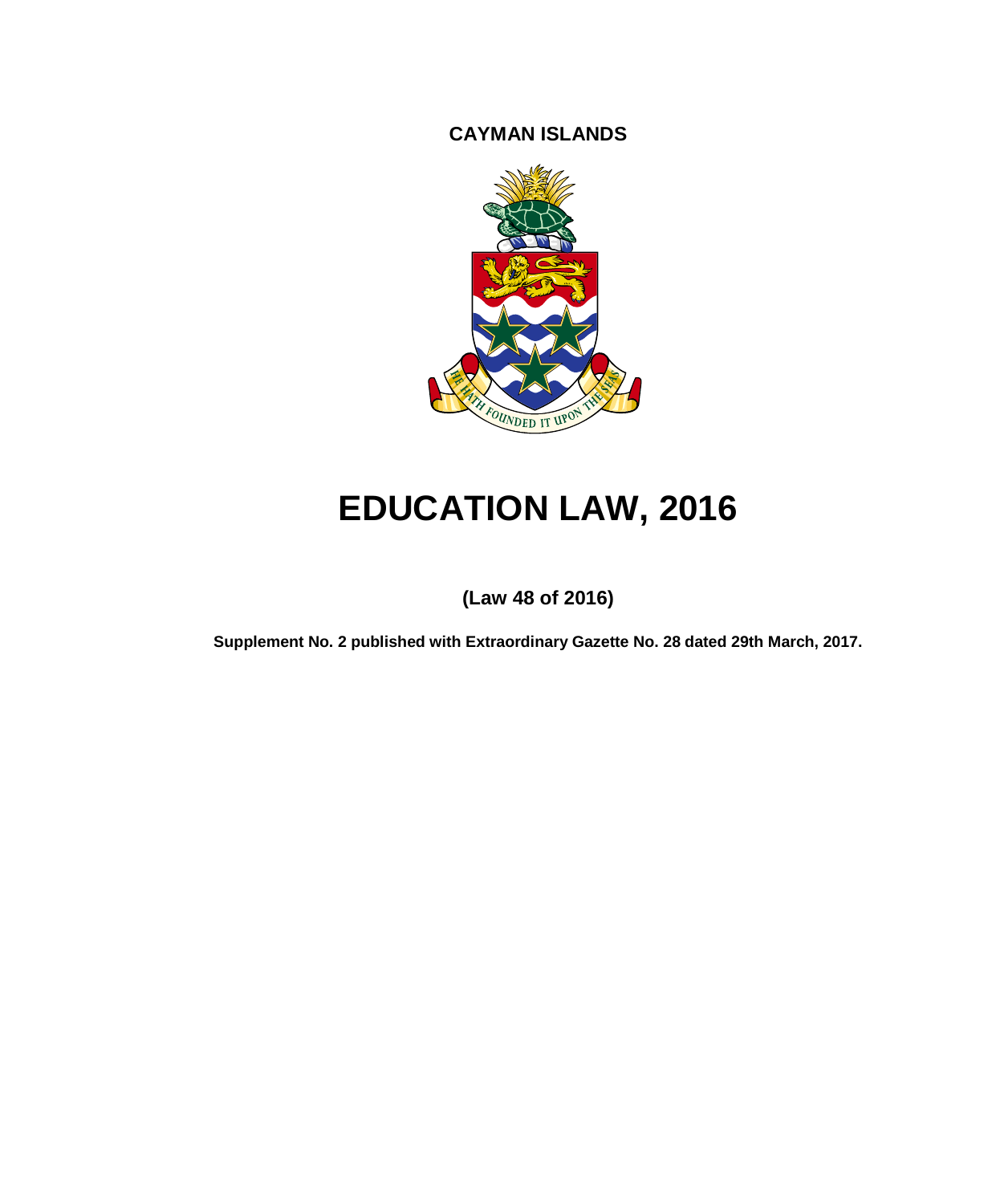**Commenced**: 1st of June, 2017

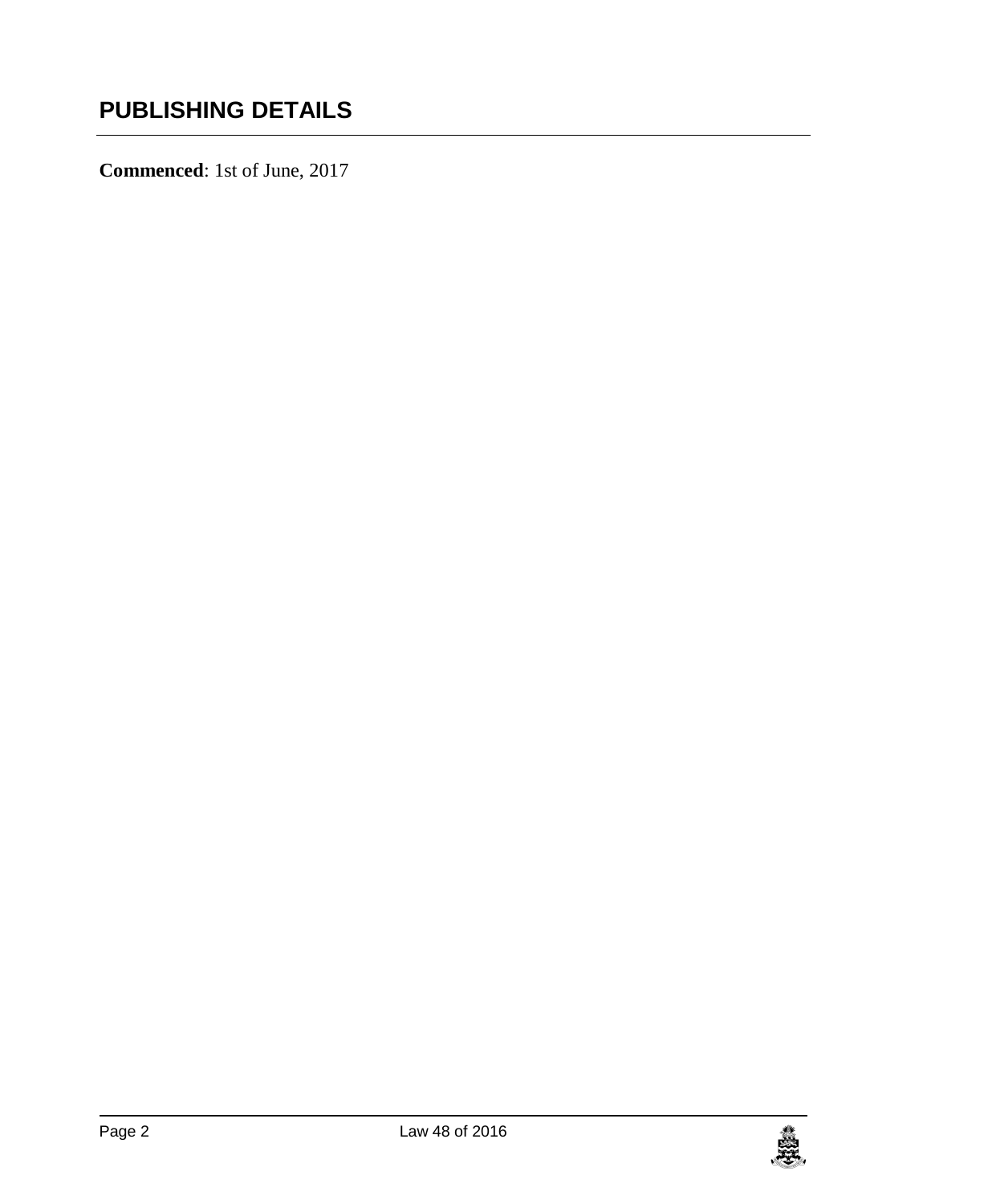### **CAYMAN ISLANDS**



# **EDUCATION LAW, 2016**

**(Law 48 of 2016)**

### **Arrangement of Sections**

Section Page **Page 2012** 

### **PART 1 - [PRELIMINARY](#page-6-0)**

| . . |  |
|-----|--|

#### **PART 2 - [DUTIES OF MINISTER RESPONSIBLE FOR](#page-11-0)  [EDUCATION, AND DUTIES OF OTHER GOVERNMENTAL](#page-11-0)  [AUTHORITIES](#page-11-0)**

#### **PART 3 - [REGISTRATION OF EDUCATIONAL INSTITUTIONS,](#page-16-1)  [INSTITUTIONS PROVIDING EDUCATIONAL SUPPORT](#page-16-1)  [SERVICES, AND TEACHERS](#page-16-1)**

| 9. | Registration of educational institutions, institutions providing educational support |
|----|--------------------------------------------------------------------------------------|
|    |                                                                                      |
|    |                                                                                      |

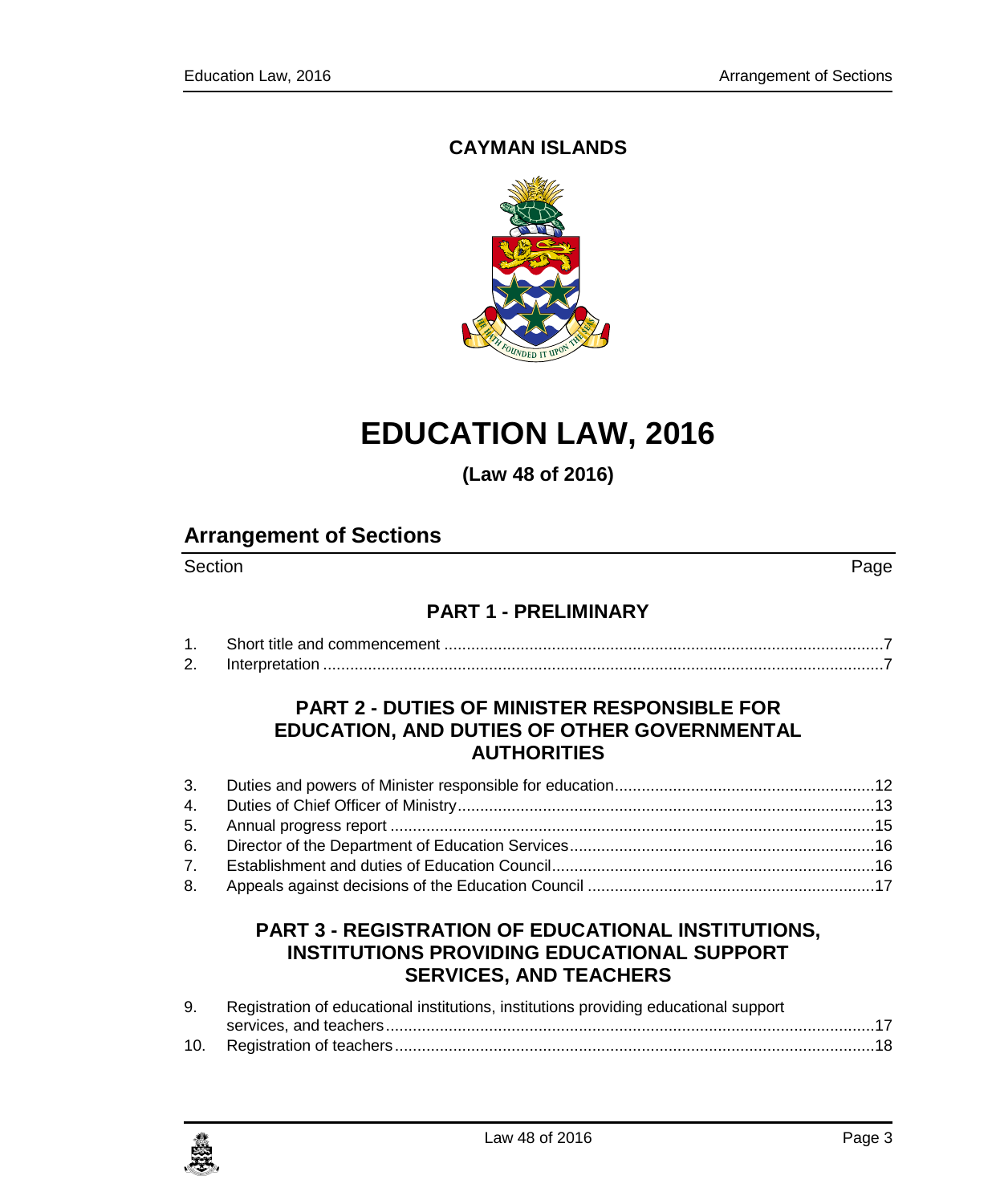#### **PART 4 - [SCHOOL ATTENDANCE, ADMISSIONS AND](#page-18-0)  [ACCESS TO EDUCATION](#page-18-0)**

| 15. Gifted students and students speaking English as additional language21 |  |
|----------------------------------------------------------------------------|--|
|                                                                            |  |

#### **PART 5 - [CURRICULUM AND EDUCATIONAL STAGE](#page-21-0)  [ASSESSMENT](#page-21-0)**

| 17. |  |  |  |
|-----|--|--|--|
|-----|--|--|--|

#### **PART 6 - [QUALITY ASSURANCE OF EDUCATIONAL](#page-22-0)  [INSTITUTIONS](#page-22-0)**

|--|--|--|--|

### **PART 7 - [FUNDING OF ASSISTED SCHOOLS](#page-24-0)**

|--|--|--|

#### **PART 8 - [TECHNICAL AND VOCATIONAL EDUCATION AND](#page-24-2)  [TRAINING](#page-24-2)**

|--|--|--|--|--|

#### **PART 9 - [POST-COMPULSORY EDUCATION AND TRAINING](#page-25-0)**

|--|--|--|--|--|

#### **PART 10 - [EARLY CHILDHOOD CARE AND EDUCATION](#page-26-0)**

| 23. Corporal punishment and restraint in early childhood care and education centres 28 |  |
|----------------------------------------------------------------------------------------|--|
|                                                                                        |  |
|                                                                                        |  |

### **PART 11 - [DISCIPLINE AND PROHIBITION OF CORPORAL](#page-28-0)  [PUNISHMENT IN EDUCATIONAL INSTITUTIONS](#page-28-0)**

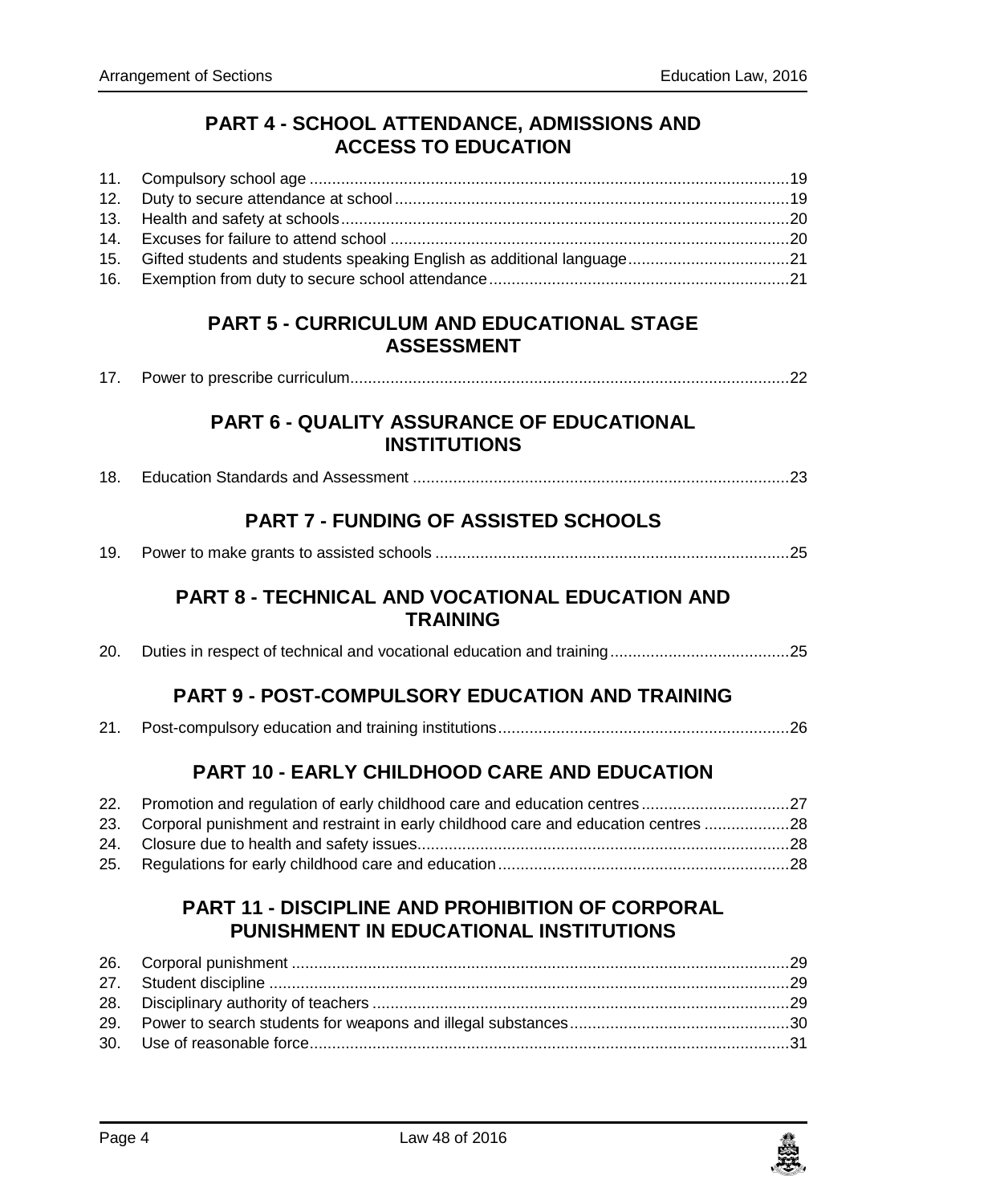### **PART 12 - [SPECIAL EDUCATIONAL NEEDS](#page-31-0)**

### **PART 13 - [USE OF SCHOOL PREMISES](#page-33-1)**

| 39. Use of premises, equipment, etc.: assisted and independent schools35 |  |
|--------------------------------------------------------------------------|--|

### **PART 14 - [CHILD PROTECTION](#page-34-1)**

| 40. |  |  |  |
|-----|--|--|--|
|-----|--|--|--|

### **PART 15 - [CAYMAN BRAC AND LITTLE CAYMAN](#page-35-0)**

|--|--|--|--|

#### **PART 16 - [MISCELLANEOUS](#page-35-2)**

| 45. Repeal of Education Law (2010 Revision) and Education Modernisation Law, 2009, [Law |  |
|-----------------------------------------------------------------------------------------|--|
|                                                                                         |  |

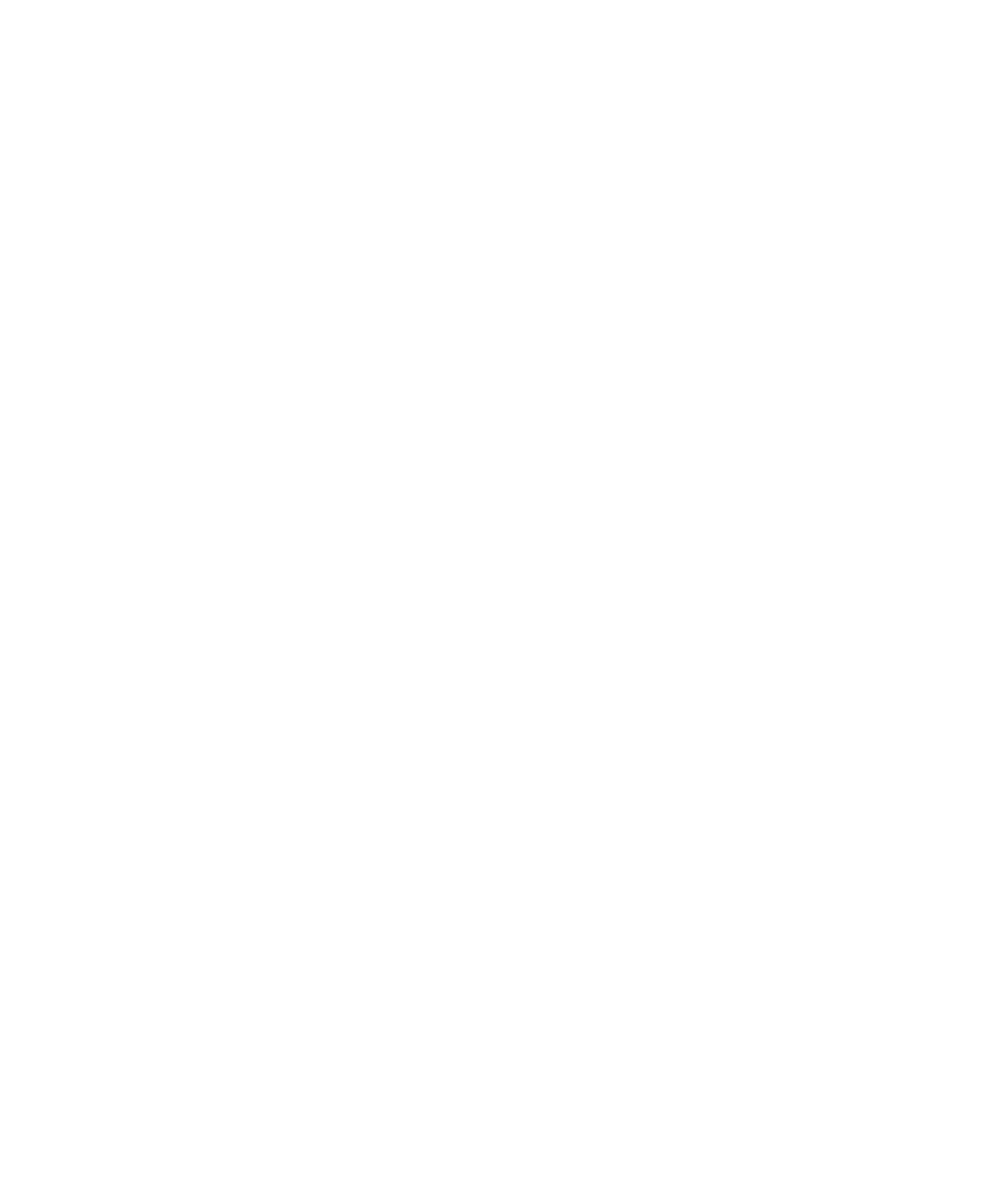### **CAYMAN ISLANDS**



# **EDUCATION LAW, 2016**

**(Law 48 of 2016)**

**A LAW TO REPEAL AND REPLACE THE EDUCATION LAW (2010 REVISION); TO REPEAL THE EDUCATION MODERNISATION LAW, 2009, LAW 7 OF 2009; TO MAKE PROVISION WITH RESPECT TO EDUCATION IN EARLY CHILDHOOD CARE AND EDUCATION CENTRES, IN SCHOOLS, IN TECHNICAL AND VOCATIONAL EDUCATION AND TRAINING INSTITUTIONS, AND IN POST-COMPULSORY EDUCATION AND TRAINING INSTITUTIONS; TO PROMOTE HIGH STANDARDS IN EDUCATION AND THE TEACHING PROFESSION; AND TO MAKE PROVISION FOR INCIDENTAL AND CONNECTED MATTERS**

ENACTED by the Legislature of the Cayman Islands.

# **PART 1 - PRELIMINARY**

#### <span id="page-6-1"></span><span id="page-6-0"></span>**1. Short title and commencement**

- **1**. (1) This Law may be cited as the *Education Law, 2016*.
	- (2) This Law shall come into force on such date as may be appointed by Order made by the Cabinet and different dates may be appointed for different provisions of this Law and in relation to different matters.

#### <span id="page-6-2"></span>**2. Interpretation**

**2**. (1) In this Law —

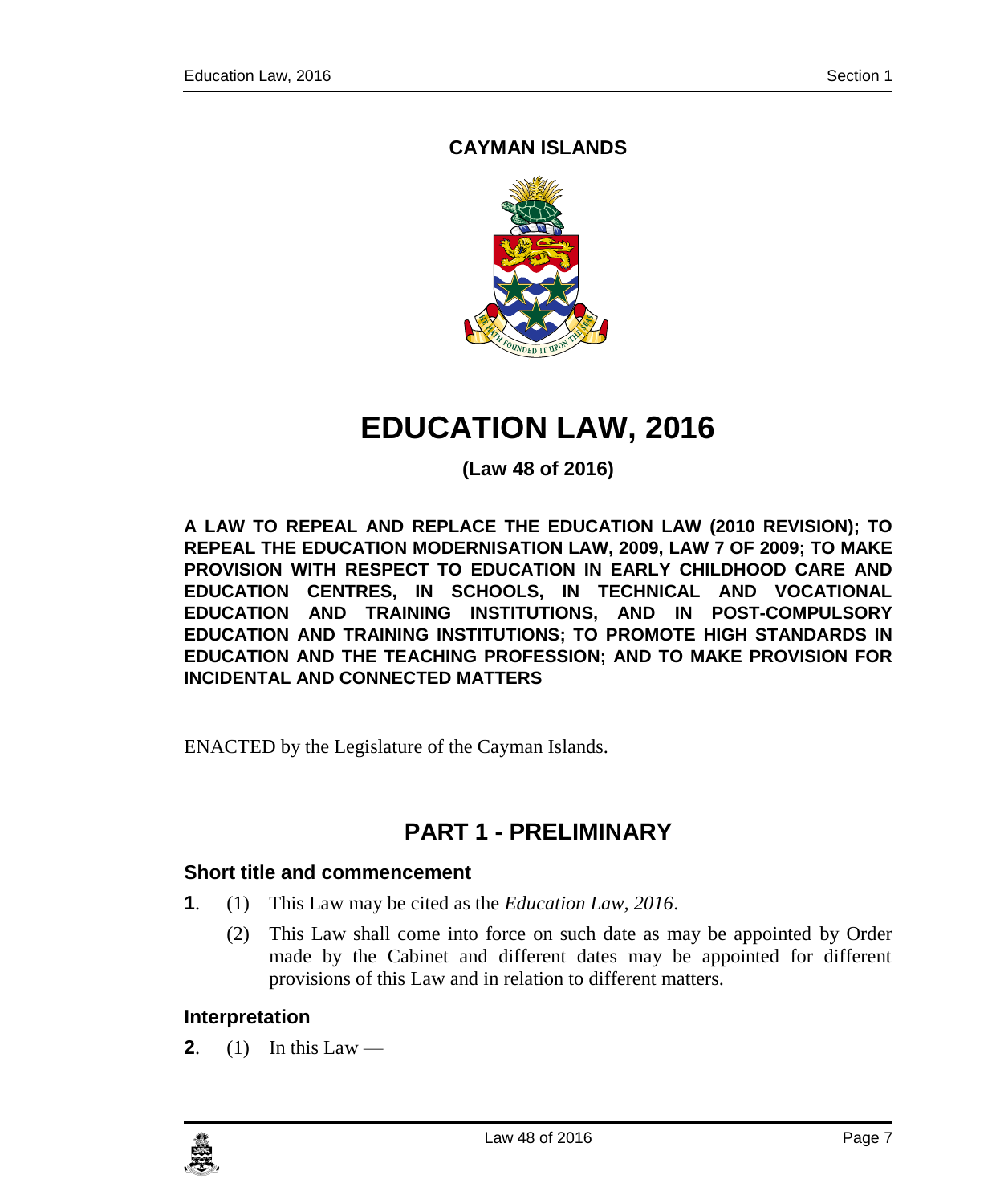"**assisted school**" means a school that is partly funded, but not managed, by the Government;

"**Chief Officer**" means the Chief Officer in the Ministry responsible for education;

"**child**" means a person under the age of eighteen years;

"**compulsory education**" means a course of study whether conducted in a school or otherwise that is designed to meet the specified learning needs of an individual or group of persons of compulsory school age;

"**compulsory school age**" means age commencing on the date next following that upon which a child attains the age of five years before 1st September and ending on the date on which the child attains the age of seventeen years, or has met the requirements to obtain a secondary school diploma or its equivalent, whichever is earlier, or such other age bracket as may be specified by an Order made under section 11;

"**corporal punishment**" means the application of physical force in order to punish or correct a child, but does not include the application of force only to prevent personal injury to, or damage to or the destruction of property of, any person (including the child);

"**Department of Education Services**" or "**Department**" means the agency under the Ministry of Education, led by the Director of the Department of Education Services, responsible for education in relation to the conduct of Government schools;

"**Director of the Department of Education Services**" means the person appointed under the general powers provided under the *Public Service Management Law (2013 Revision)* who is responsible for the implementation of education policy in Government schools, and performs such other functions as are provided for in this or any other Law;

"**disability**" means any short term or long term physical, mental, intellectual, or sensory impairment which significantly hinders a person's full and effective participation in society, on an equal basis with other persons;

"**disciplinary penalties**" means penalties imposed on a student, by a school at which education is provided for the student, where, for any reason, the student's conduct contravenes the school's Behaviour Policy established under section 27;

"**early childhood care and education**" means education provided to children under the compulsory school age in early childhood care and education centres and in reception classes (or the equivalent) in educational institutions, and includes the care, stimulation and socialization necessary to support development and learning;

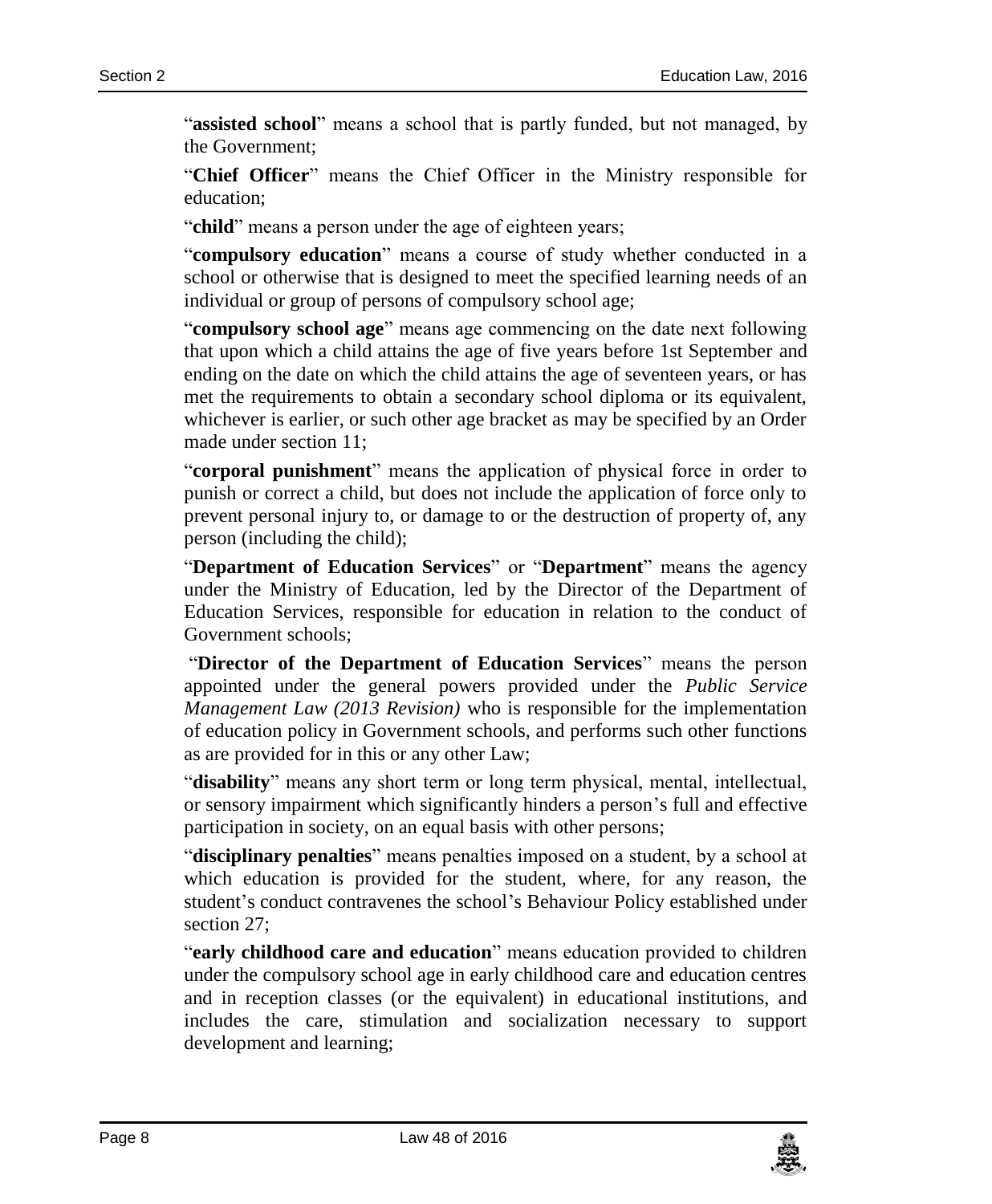"**early childhood care and education centre**" means an institution that provides early childhood care and education to children under compulsory school age for at least four hours per day and includes a private residence in which care is provided to three or more children not of the same family;

"**education**" means a course of study whether conducted in a school or otherwise that is designed to meet the specified learning needs of an individual or group of individuals;

"**educational institution**" means —

- (a) a school; or
- (b) an institution that provides part-time or full-time
	- (i) early childhood care and education;
	- (ii) compulsory education;
	- (iii) post-compulsory education and training;
	- (iv) technical and vocational education and training;
	- (v) education to prepare for the award of any degree, qualification or certification; or
	- (vi) education provision for persons with special education needs and disabilities;

"**educational stage**" means a period of at least two years of school that is defined by the educational knowledge expected of students at the end of that period;

"**educational support services**" means non-instructional services that support educational processes or systems and includes —

- (a) educational agency and consulting;
- (b) educational guidance counselling services;
- (c) educational testing evaluation services;
- (d) educational testing services;
- (e) organization of student exchange programmes;
- (f) online marketing platforms that market individual programmes and schools to potential students; and
- (g) online learning platforms that allow clients to host their own courses;

"**employed to work as a teacher**" means being employed in circumstances where the satisfactory performance of the duties of employment depends on the application of skills derived from specialist training of the kind leading to a teaching qualification prescribed under the regulations;

"**full-time education**" means a minimum of five hours of curriculum instruction per day, excluding lunch and break times, for a total of at least one

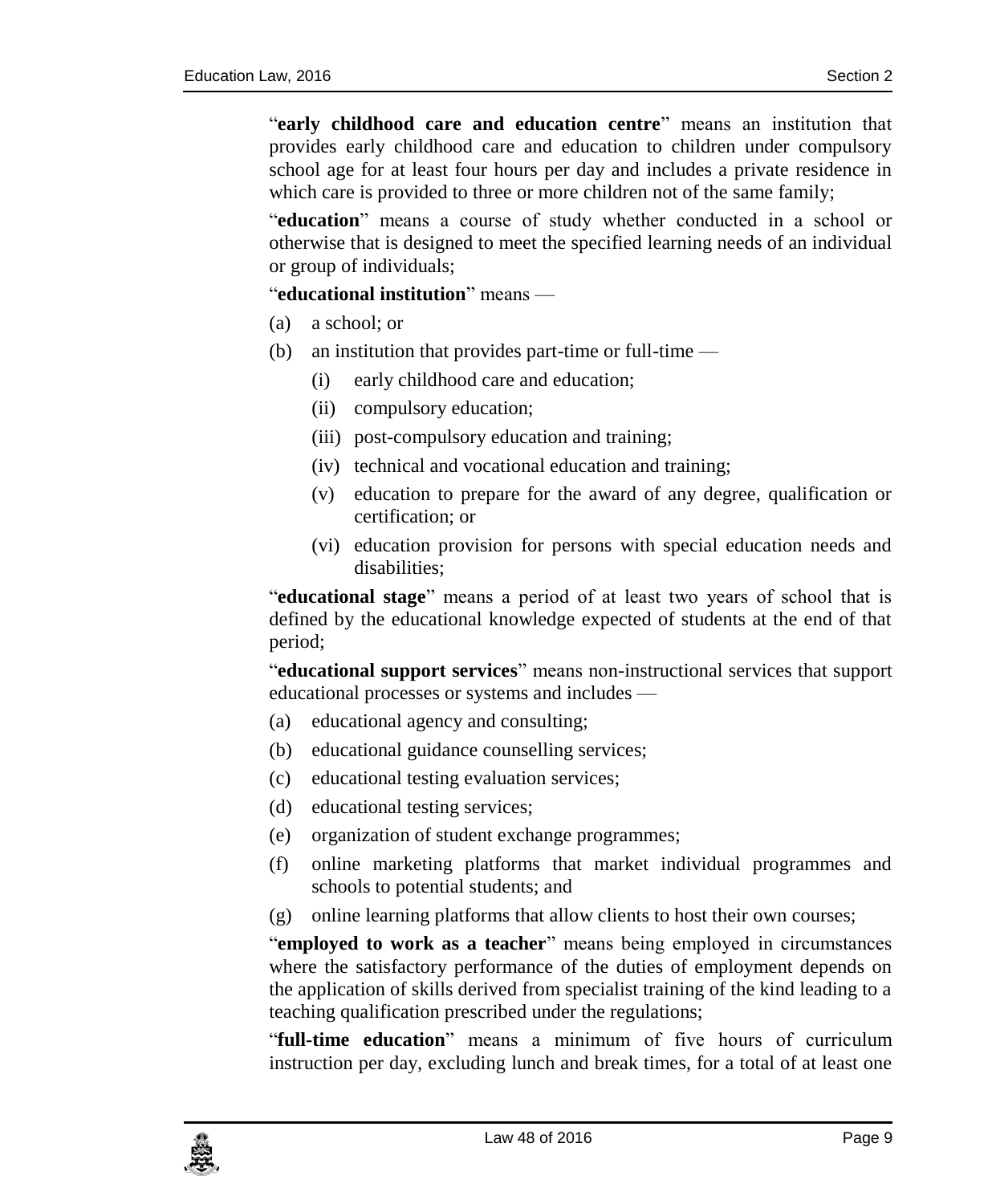hundred and eighty-five days per year, or the equivalent hours per year, or any other duration of greater length as may be specified in regulations;

"**governing body**" means the trustees or group of persons responsible for executive decision making authority in relation to the conduct of schools or post-compulsory education and training institutions;

"**Government school**" means a school principally funded, and managed, by the Government;

"**home school**" means education for a child of compulsory school age delivered in a home setting;

"**independent school**" means a school wholly funded and managed from resources other than those of the Government;

"**legal guardian**", in relation to a child or student, means a person appointed —

- (a) by deed or will; or
- (b) by a court,

to be the guardian of the child or student;

"**Minister**" means the member of the Cabinet for the time being charged with responsibility for education in accordance with section 54 of the Constitution set out in Schedule 2 to the *Cayman Islands Constitution Order 2009* [*S.I. 2009/1379*];

"**Ministry**" means the ministry responsible for education;

"**national policy**" means a broad course of action or statements of guidance adopted by the Government at the national level in pursuit of national objectives;

"**parent**" includes a step-parent and an adopter;

"**post-compulsory education and training**" means education and training that is entered into after compulsory school age;

"**programme of study**" means the prescribed syllabus that students must be taught at each educational stage;

"**reasonable accommodation**" means the necessary and appropriate modification and adjustments not imposing a disproportionate or undue burden to an educational institution where needed in a particular case, to ensure to a person with special education needs or a disability, the enjoyment or exercise, on an equal basis with persons who do not have disabilities or special education needs, of rights, privileges, interests, benefits and treatment, and the facilitation of such rights, privileges, interests, benefits and treatment, by the provision of auxiliary aids and services, including —

(a) assistive devices;

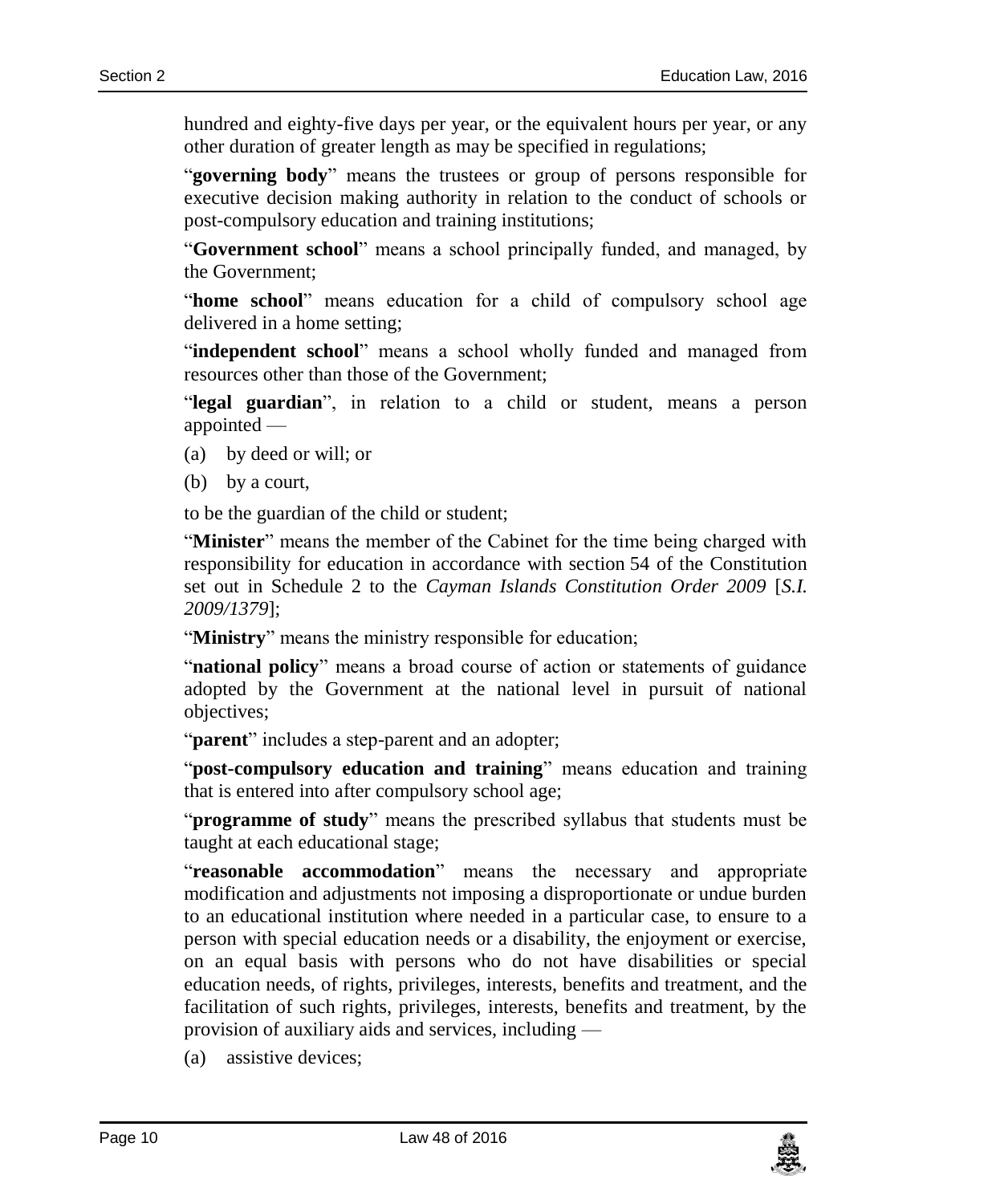- (b) interpreters, technologies and effective methods of making aurally delivered and received materials available to a person with a disability;
- (c) readers, taped audio visually recorded texts or other effective methods of making visually delivered and received materials available to a person with a disability; and
- (d) physical modification to buildings and the built environment;

"**reception class**" means the class into which a child is admitted the year immediately prior to attaining compulsory school age;

"**register**" and "**registration**" means being recognized and recorded as meeting the standards set by the Ministry;

"**regulations**" means regulations prescribed under this Law;

"**school**" means an institution for providing compulsory education and includes —

- (a) a unit for that purpose but established in an institution that caters to other categories of education; and
- (b) a Government school, an assisted school and an independent school;

"**school leader**" means a person, by whatever name called, responsible for the day-to-day management of the school and for persons deployed to work at the school;

"**skills development**" means a longer-term or broader process of acquiring skills or knowledge by a range of different means such as coaching, formal and informal learning interventions, education or planned experience;

"**special educational needs**", in relation to a student, means that, by reason of characteristics of body or mind personal to the student, the student's educational needs cannot be satisfied otherwise than by making exceptional provision in relation to the student; and, for the purposes of this definition —

- (a) provision is exceptional in relation to a student if it is substantially different from that which is made for the education of the generality of persons of equivalent age and description; and
- (b) students for whom English is an additional language or who are gifted or talented are not to be treated as having special educational needs;

"**student**" means a person who is enrolled or attends classes at a school, college, or university;

"**technical and vocational education and training**" means education, training and skills development —

- (a) relating to a wide range of occupational fields, production, services and livelihoods; and
- (b) taking place, as part of lifelong learning, at secondary, post-secondary and tertiary levels;

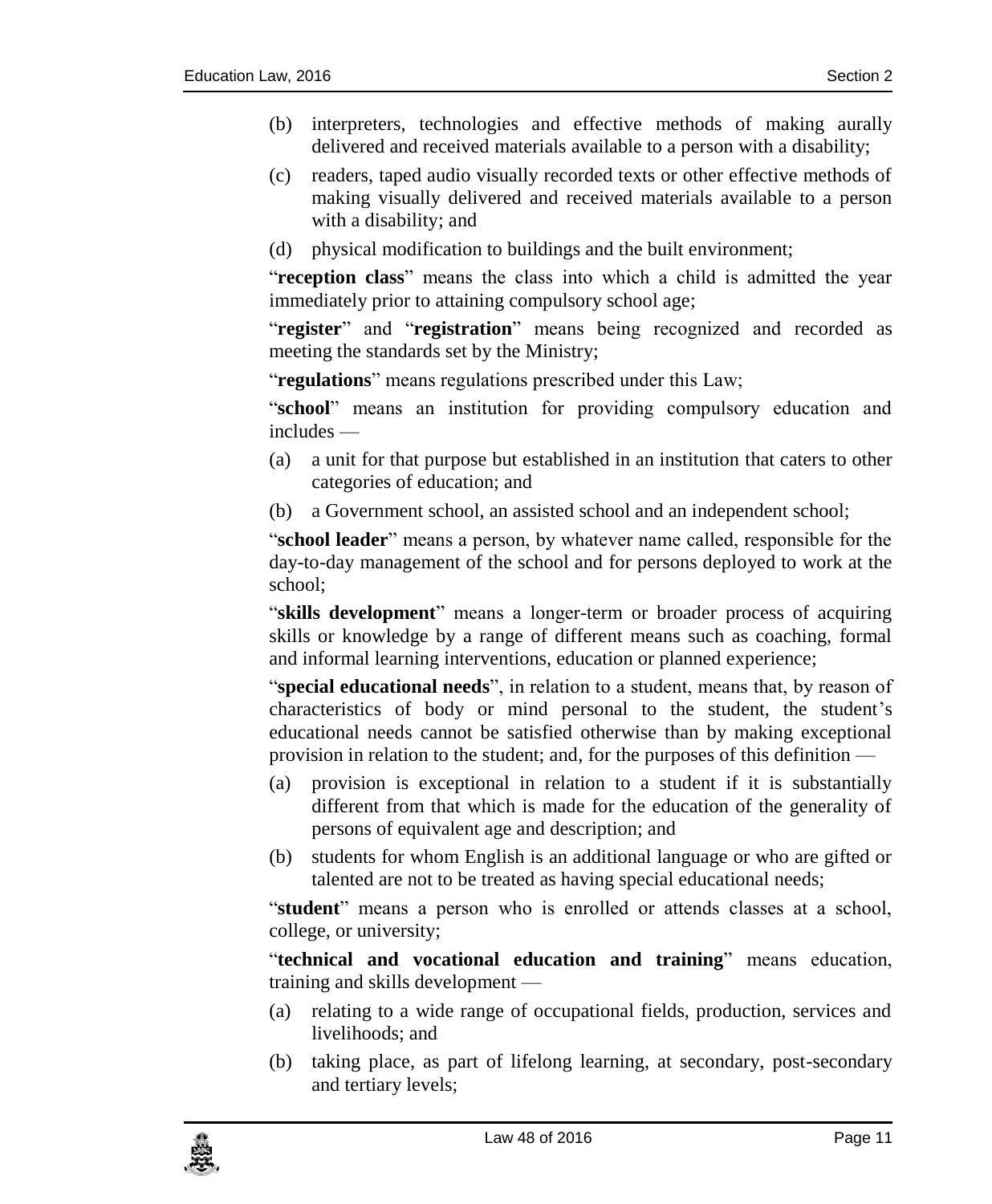and "technical and vocational education and training" includes work-based learning and continuing training and professional development which may lead to qualifications;

"**training**" means an instructor-led, content-based intervention aimed at a defined population and designed to lead to the acquisition or development of specified skills or behaviour; and

"**training centre for adults with disabilities**" means the department within the Ministry which provides training, vocational support and therapeutic services and promotes social inclusion for adults with disabilities.

- (2) For the purposes of the definition of "reasonable accommodation", "disproportionate or undue burden" shall be determined taking into account the following factors —
	- (a) the nature of the benefit likely to accrue to, or the detriment likely to be suffered by, any person concerned, including the relevant educational institution;
	- (b) the effect of the relevant disability on any person concerned;
	- (c) the financial circumstances of the educational institution concerned which is claiming a disproportionate or undue burden; or
	- (d) the estimated amount of expenditure or other allocation of resources required by the educational institution concerned which is claiming a disproportionate or undue burden and whether it is reasonably proportionate to the benefit likely to accrue.

# <span id="page-11-0"></span>**PART 2 - DUTIES OF MINISTER RESPONSIBLE FOR EDUCATION, AND DUTIES OF OTHER GOVERNMENTAL AUTHORITIES**

#### <span id="page-11-1"></span>**3. Duties and powers of Minister responsible for education**

- **3**. (1) Subject to available resources, the Minister shall, in the exercise of the powers conferred upon the Minister by this Law —
	- (a) determine national policy and the strategic direction of education and promote effective implementation of such policy;
	- (b) promote the education of the people of the Islands by the establishment of a varied, relevant and comprehensive educational system for the purpose of fostering the spiritual, emotional, cultural, moral, intellectual, physical, social and economic development of the community;
	- (c) establish an educational system organised in accordance with this Law; and

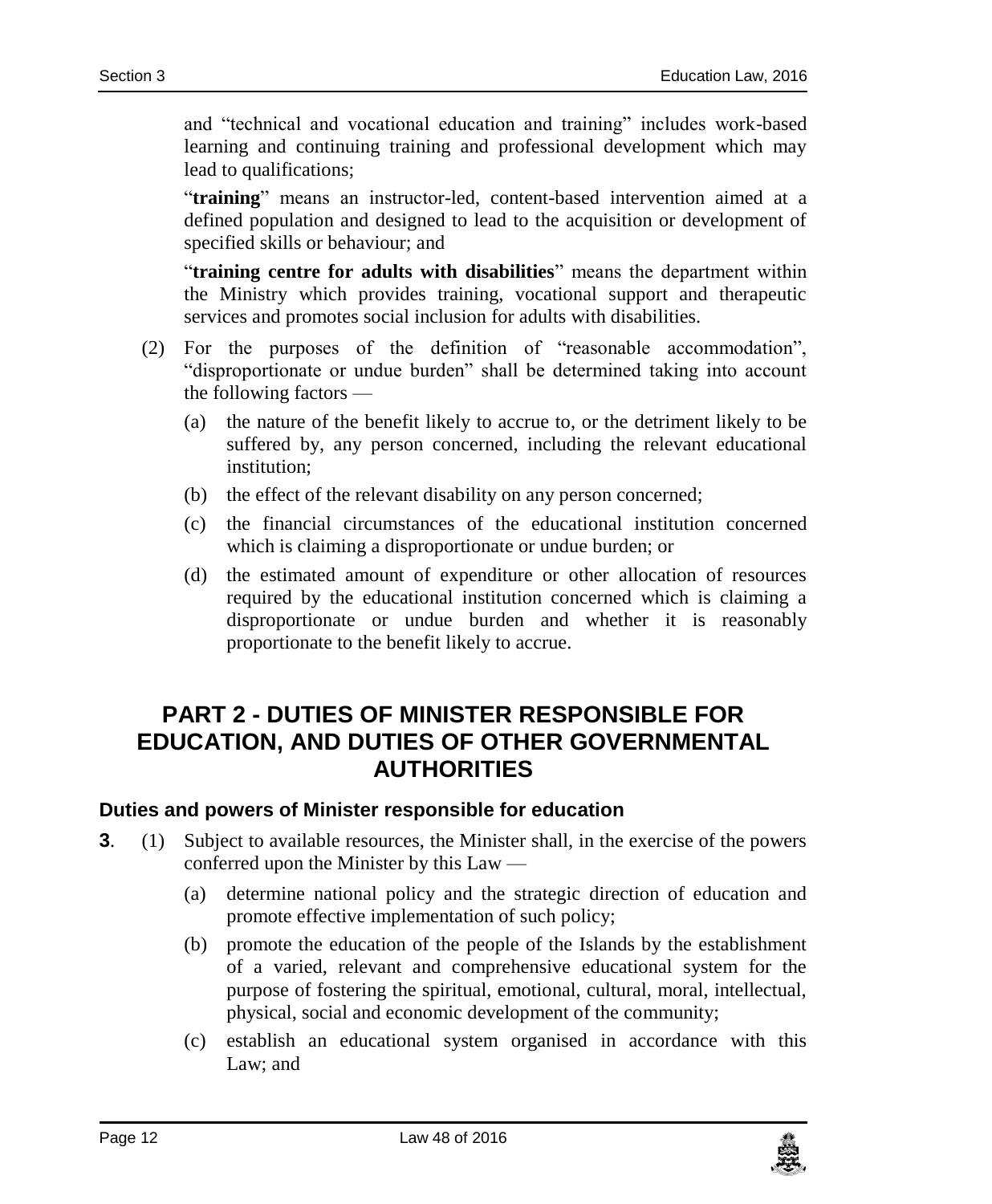- (d) direct the expenditure of all sums appropriated by the Legislature for educational purposes.
- (2) The Minister shall, subject to available resources, provide reasonable accommodations within the education system in order to facilitate the compulsory education of persons with disabilities and take appropriate and reasonable measures to ensure that all educational institutions provide inclusive education to persons who have special educational needs on an equal basis with persons who do not have special educational needs.
- (3) The Cabinet may establish bodies which shall advise the Minister on such matters as the Minister may require, and shall perform such other functions as may be prescribed under this or any other Law.
- (4) The Minister may, by written instrument, delegate any of the Minister's functions under this Law (other than this power of delegation) to any person or body.
- (5) A delegation under subsection (4) is revocable at will and does not prevent the exercise by the Minister of any function so delegated.
- (6) The Cabinet may by regulations make additional provisions in relation to the form and purpose of bodies established under subsection (3).

### <span id="page-12-0"></span>**4. Duties of Chief Officer of Ministry**

- **4**. (1) The Chief Officer shall, under the specific or general direction of the Minister —
	- (a) supervise the administration of education and the implementation of the national policy;
	- (b) endeavour to collaborate with any agencies, to ensure the establishment and pursuit of goals and objectives that develop basic knowledge and skills in all persons, including —
		- (i) the skills of literacy, listening, speaking, reading, writing, numeracy, mathematics, analysis, problem solving, and information processing;
		- (ii) critical and creative thinking skills;
		- (iii) an understanding of the role of technical and vocational education and training as well as science and technology in society together with scientific and technological skills;
		- (iv) appreciation and understanding of creative arts;
		- (v) physical development and personal health and fitness; and
		- (vi) the creative use of leisure time;
	- (c) endeavour to collaborate with any agencies, to ensure the establishment and pursuit of goals and objectives that —

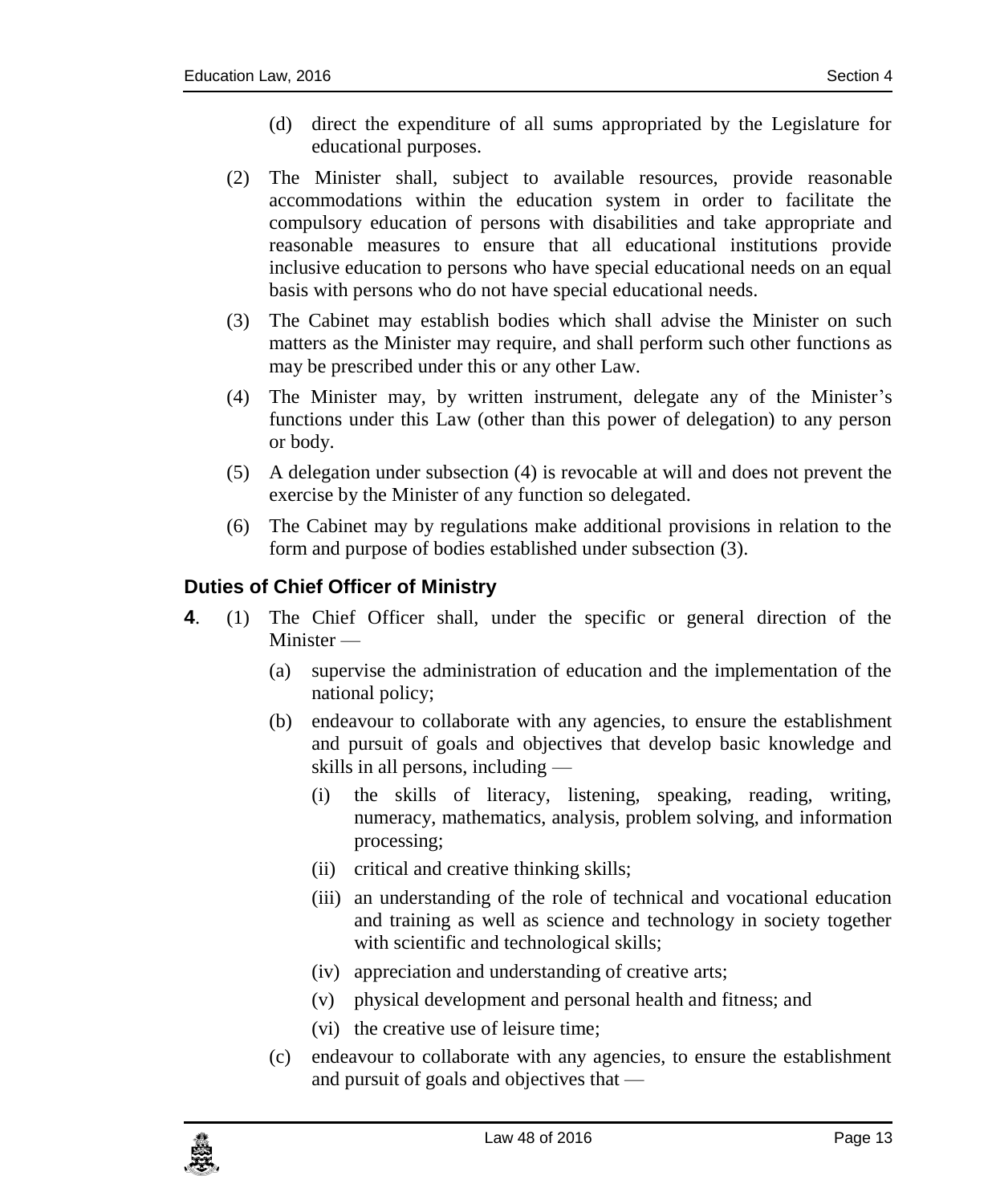- (i) develop self-worth and self-awareness;
- (ii) promote the importance of the family and community;
- (iii) provide opportunities to reach maximum potential;
- (iv) promote recognition, understanding and respect for the Constitution, laws and national symbols of the Islands;
- (v) develop an understanding of the principle of gender equality;
- (vi) develop an understanding and appreciation of diversity;
- (vii) develop an understanding of the history, language, culture, and values of the Islands and their role in contemporary society;
- (viii) increase awareness and appreciation of the natural environment of the Islands;
- (ix) develop an understanding of the historical and contemporary role of key industries and the economy of the Islands; and
- (x) prepare the people of the Islands for participation in the local and global economy and society;
- (d) endeavour within available resources to ensure that provision of compulsory education is sufficient in number, character and facilities so as to afford for all eligible persons such opportunities for education and training as is desirable in view of their different ages, abilities, aptitudes and needs, and the periods for which they are eligible for such education or training and that such provision is available in such manner as the Minister shall decide, including public-private partnership, or other collaborative arrangements;
- (e) make reasonable efforts to consult with such persons or groups of persons who are stakeholders in the education system and other persons who have a special interest in or knowledge of matters relating to education, as the Minister considers appropriate;
- (f) monitor and assess the quality, economy, efficiency and effectiveness of the education system and require to be published, in such manner as the Minister considers appropriate, information relating to such monitoring and assessment; and
- (g) undertake such other duties, as the Minister considers appropriate, in order to further the objectives of this Law.
- (2) The Chief Officer, or any public officer authorized in writing by the Chief Officer, may in the prescribed manner and at prescribed times enter the premises of any educational institution, home school or other premises where the care and education of children is being undertaken, for the purpose of making enquiries and discharging such duties as may be imposed on the Chief Officer or the authorized public officer by this Law or the regulations.

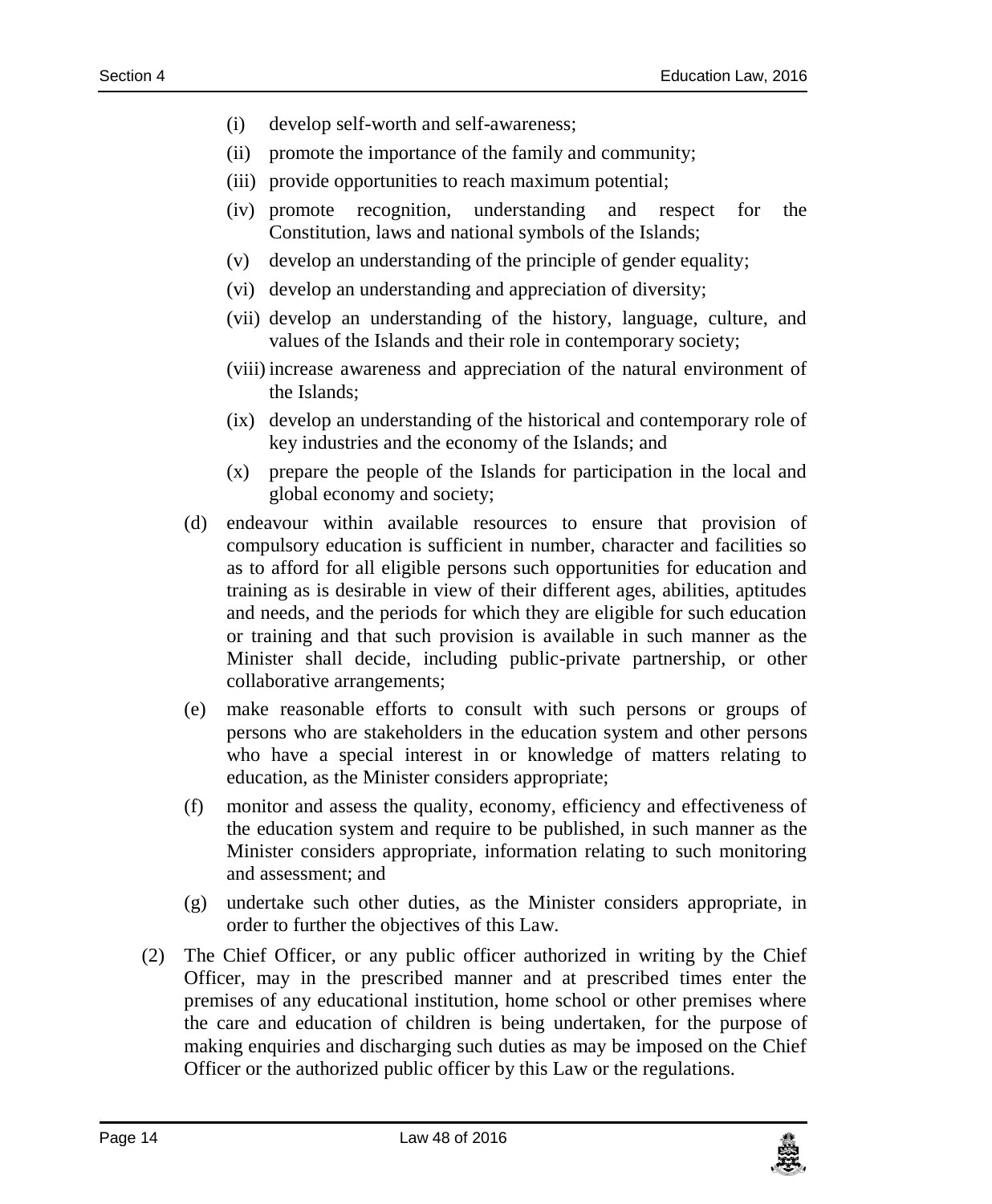- (3) The Chief Officer may, by written instrument, delegate any of the Chief Officer's functions under this Law (other than this power of delegation) to any person or body.
- (4) A delegation under subsection (3) is revocable at will and does not prevent the exercise by the Chief Officer of any function so delegated.

#### <span id="page-14-0"></span>**5. Annual progress report**

- **5**. (1) A school leader shall, at such times as may be prescribed, provide to the Chief Officer, such information as may be prescribed for the purpose of enabling the Chief Officer to develop the report specified in subsection (2).
	- (2) In the exercise of the duties referred to in section  $4(1)(a)$ , the Chief Officer shall, at least once in each year, prepare and submit to the Minister a report containing such information as the Minister may specifically or generally require and at least the following —
		- (a) information describing the standards of achievement and progress of students receiving education in Government schools, assisted schools and independent schools, together with such information as may be available about the achievements of home schooled students and other students educated otherwise than at schools;
		- (b) information as to the work of the Ministry during the preceding twelvemonth period, including the measures taken to secure the implementation of any national strategy for education as may apply to that period; and
		- (c) information as to the measures to be taken and the targets to be achieved in the implementation of any national strategy in the ensuing twelvemonth period.
	- (3) There shall be appended to each annual report
		- (a) a report as to the outcome of quality assurances conducted during the preceding twelve-month period; and
		- (b) a report on post-compulsory education and training education in the Islands for the preceding twelve-month period.
	- (4) The Minister shall
		- (a) within twelve months following the end of the academic year lay the report before the Legislative Assembly; and
		- (b) as soon as reasonably practicable thereafter cause it to be published.
	- (5) The Cabinet may make regulations making additional provisions relating to the form and content of any national policy and the annual report on the state of education.

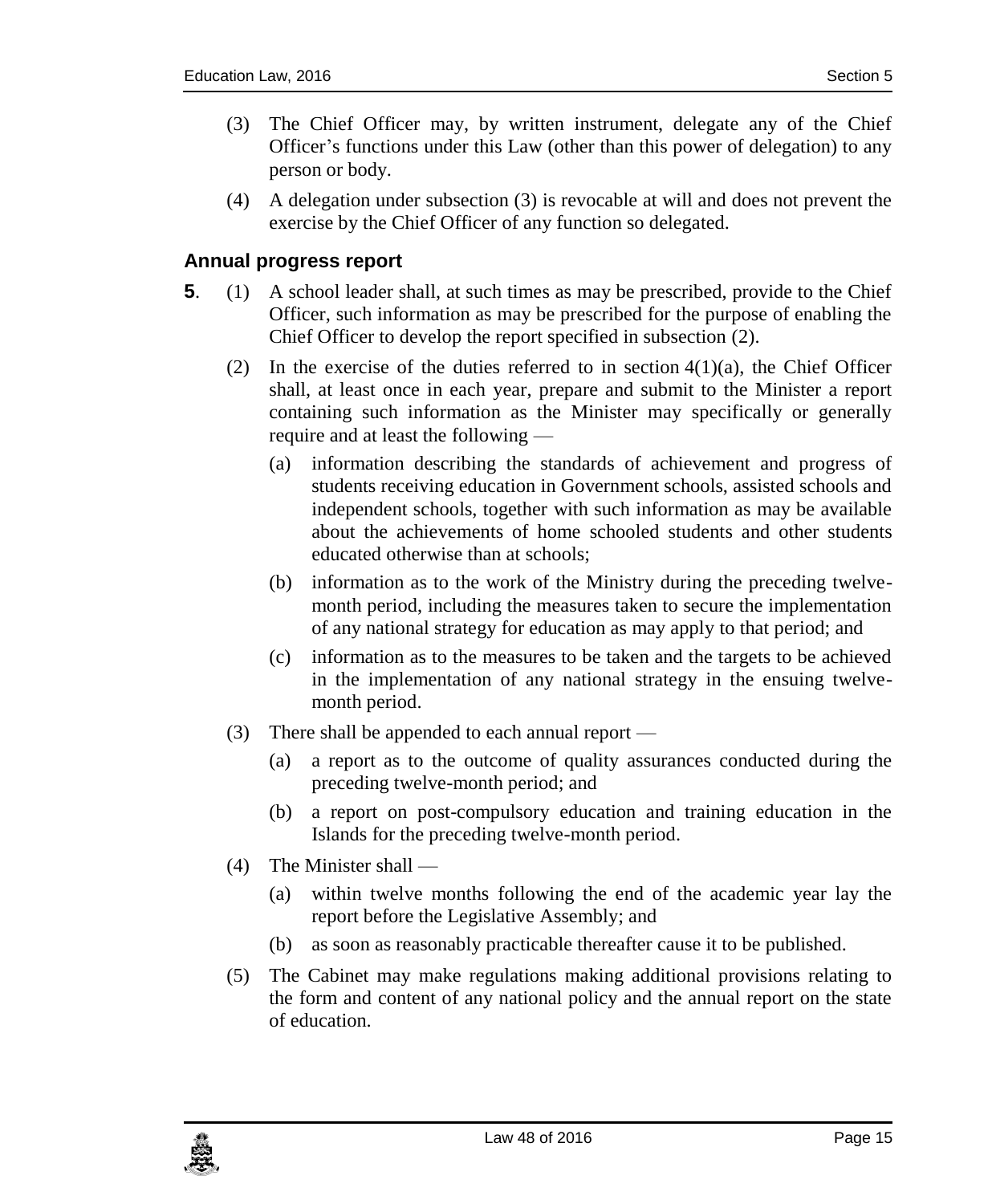#### <span id="page-15-0"></span>**6. Director of the Department of Education Services**

- **6**. (1) There shall be appointed a Director of the Department of Education Services who shall —
	- (a) ensure that Government schools are administered in a proper and efficient manner;
	- (b) develop administrative principles and procedures for implementing national policies in the Government school system;
	- (c) develop and direct training, including induction, of all professional personnel in the Government school system;
	- (d) advise the Minister and the Chief Officer on matters affecting education;
	- (e) ensure that Government school premises, property and stock are protected against improper use;
	- (f) submit reports on matters relating to performance management of teachers in the Government school system;
	- (g) ensure the observance of this Law and the regulations pertaining to the conduct of Government schools; and
	- (h) perform such other duties under this Law as the Chief Officer may from time to time assign to the Director of the Department of Education **Services**
	- (2) The Director of the Department of Education Services may, by written instrument, delegate to a school leader any of the Director's functions under subsection  $(1)(a)$ ,  $(b)$ ,  $(c)$ ,  $(e)$  and  $(g)$ .
	- (3) A delegation under subsection (2) is revocable at will and does not prevent the exercise by the Director of the Department of Education Services of any function so delegated.
	- (4) The Cabinet may make regulations
		- (a) making any additional provisions in relation to the form and purpose of the executive decision making authority of the Director of the Department of Education Services; and
		- (b) establishing the form and purpose of any executive decision making authorities relating to the governance of Government schools and associated facilities.

### <span id="page-15-1"></span>**7. Establishment and duties of Education Council**

- **7.** (1) There shall be a body to be known as the Education Council which shall
	- (a) advise the Minister on such matters pertaining to education as the Minister may require;
	- (b) make decisions on matters pertaining to education as the Minister may delegate to it pursuant to section 3(4);

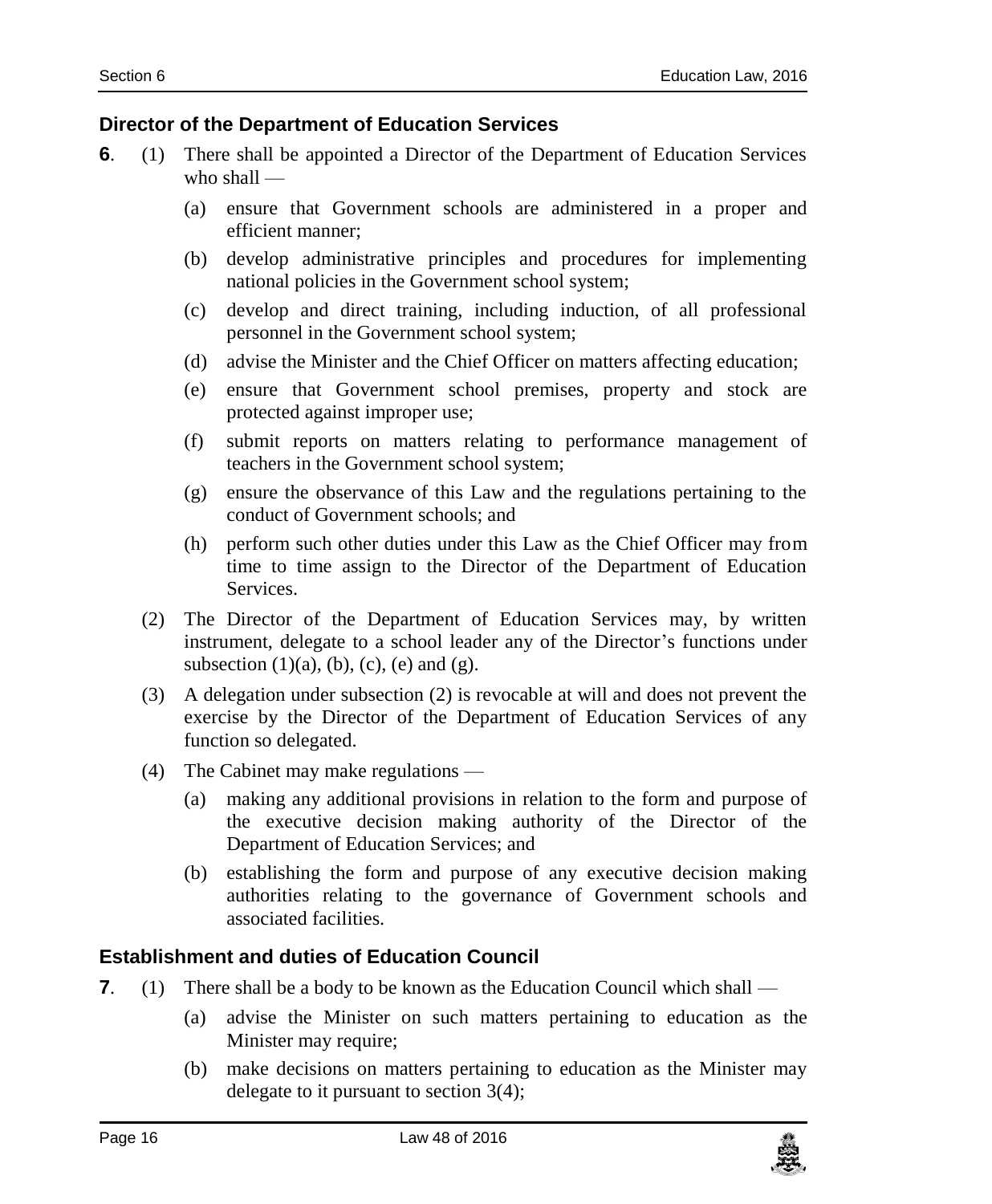- (c) register educational institutions, institutions providing educational support services, and teachers in schools and early childhood care and education centres, and otherwise regulate the teaching profession in accordance with standards set by the Ministry; and
- (d) perform such other functions as may be prescribed under this or any other Law.
- (2) The Cabinet may make regulations with respect to  $-$ 
	- (a) the composition of the Education Council;
	- (b) the proceedings of the Education Council;
	- (c) the duties delegated to the Education Council by the Minister;
	- (d) the frequency, content and form of the Council's reports;
	- (e) further content of the reports, in addition to what this Law provides and as the Minister may require; and
	- (f) such other matters relating to the Education Council as the Cabinet may think fit.

#### <span id="page-16-0"></span>**8. Appeals against decisions of the Education Council**

**8**. The Cabinet may by regulations make provision for appeals that may be lodged by a person aggrieved by a decision of the Education Council and may, in the regulations, specify the grounds on which the appeal may be lodged and the decisions that may be made on appeal.

# <span id="page-16-1"></span>**PART 3 - REGISTRATION OF EDUCATIONAL INSTITUTIONS, INSTITUTIONS PROVIDING EDUCATIONAL SUPPORT SERVICES, AND TEACHERS**

### <span id="page-16-2"></span>**9. Registration of educational institutions, institutions providing educational support services, and teachers**

- **9**. (1) No person or entity may own, operate, manage or participate in the management of, any educational institution or institution providing educational support services, and no educational institution or institution providing educational support services shall be operated, unless that institution is registered in accordance with the regulations.
	- (2) The Cabinet may make regulations
		- (a) relating to the granting, suspension and revocation of registrations, and otherwise in relation to registrations, of educational institutions and institutions providing educational support services; and

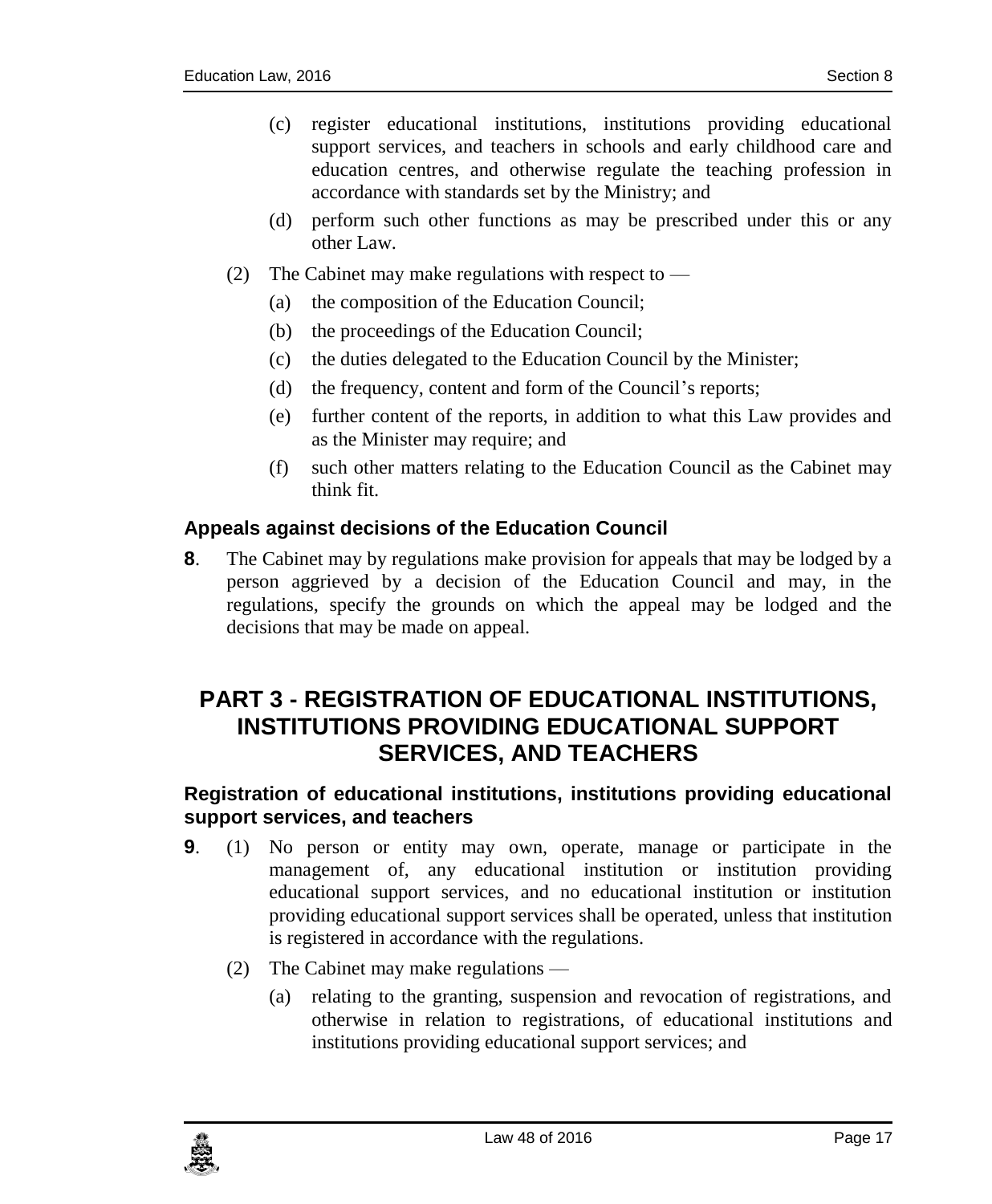- (b) prescribing the form and nature of annual reports for registered educational institutions and institutions providing educational support services.
- (3) An educational institution that was authorized under the *Education Law (2010 Revision)* may continue to operate as if registered under this Law but only for one year from the date that this section enters into force, during which period the institution shall apply for registration under this Law.
- (4) An institution providing educational support services that was licensed under the *Trade and Business Licensing Law, 2014* but not authorized under the *Education Law (2010 Revision)* may continue to operate as if registered under this Law but only up to the end of its licensed period, during which period the institution shall apply for registration under this Law.
- (5) Where within the period of one year referred to in subsection (3) an educational institution or institution providing educational support services makes a valid application for registration under this Part and the application is acknowledged, it may continue operating until a decision on the application is conveyed to it.
- (6) The Chief Officer shall establish and maintain a register of educational institutions and institutions providing educational support services into which shall be recorded registrations directed under this section and such other details relating to such educational institutions and institutions providing educational support services as the Minister may determine.
- (7) The register referred to in subsection (6) shall be available for inspection by the public during regular working hours.
- (8) A person who owns, operates, manages or participates in the management of an educational institution or institution providing educational support services that is not registered, commits an offence and is liable on summary conviction —
	- (a) to a fine of ten thousand dollars or to imprisonment for a term of one year, or to both; and
	- (b) to a further fine of one hundred dollars per day for each day on which non-compliance occurs after conviction.

#### <span id="page-17-0"></span>**10. Registration of teachers**

- **10**. (1) The Cabinet may make regulations as to the qualifications, registration and deregistration of teachers in schools.
	- (2) No person may be employed to work as a teacher in any school unless the person is registered in accordance with the regulations.
	- (3) The Chief Officer shall establish and maintain a register of teachers authorized to teach in schools.

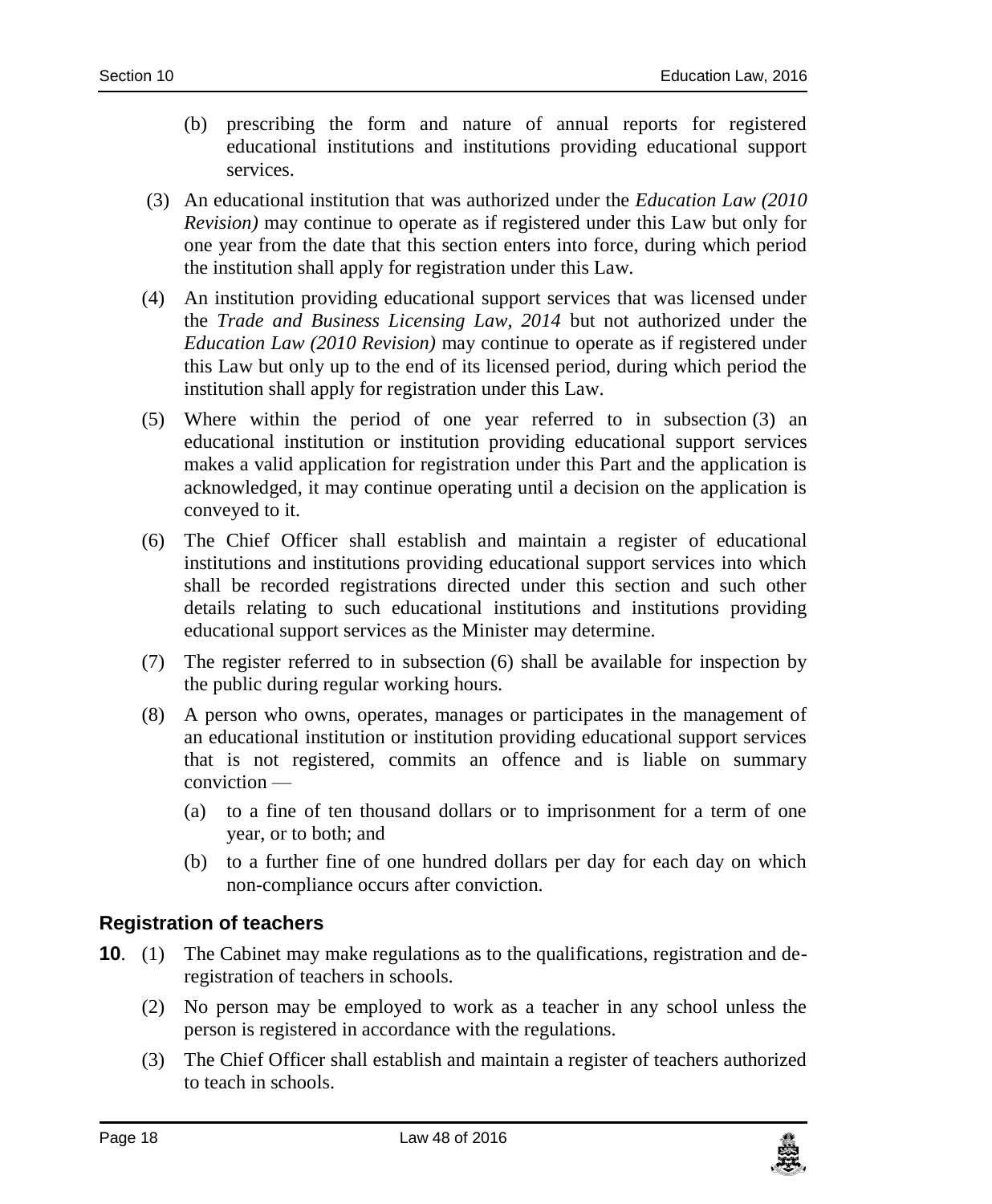(4) The Education Council may, subject to the procedures specified in subsection (1), require the removal from the register of the name of any person whose conduct or lack of suitability in any other respect renders the person unfit to continue to be registered as a teacher.

# <span id="page-18-0"></span>**PART 4 - SCHOOL ATTENDANCE, ADMISSIONS AND ACCESS TO EDUCATION**

### <span id="page-18-1"></span>**11. Compulsory school age**

**11.** The Cabinet may by Order alter the definition of "compulsory school age" contained in section 2.

#### <span id="page-18-2"></span>**12. Duty to secure attendance at school**

- **12**. (1) Subject to subsection (3), a parent or legal guardian of any child of compulsory school age shall ensure that the child receives full-time education suitable to the child's requirements either by attendance at school, from the first day of the school calendar, or otherwise as provided in section 16.
	- (2) A person who contravenes subsection (1) commits an offence and is liable on summary conviction to a fine of two thousand dollars.
	- (3) It is a defence to any charge under this section of the failure of a student to attend school on any day on which the school is open if —
		- (a) the absence is caused by illness or other unavoidable cause making the student's attendance at school not reasonably practicable;
		- (b) the day is recognized as a religious holiday by the religious denomination to which the student belongs;
		- (c) the student is excluded from school and the exclusion is still in effect; or
		- (d) the student has been expelled and has not been given permission to enrol in another school.
	- (4) The Director of the Department of Education Services shall take all reasonable steps to ensure that the permission referred to in subsection  $(3)(d)$  is granted expeditiously.
	- (5) If a child of compulsory school age is not receiving education, the Director of the Department of Education Services shall —
		- (a) send to the parent or legal guardian of the child written notification of the provisions of this section, unless the child is excused from attending a school; and
		- (b) determine whether an application for an education supervision order should be made under the *Children Law (2012 Revision)* with respect to the child.

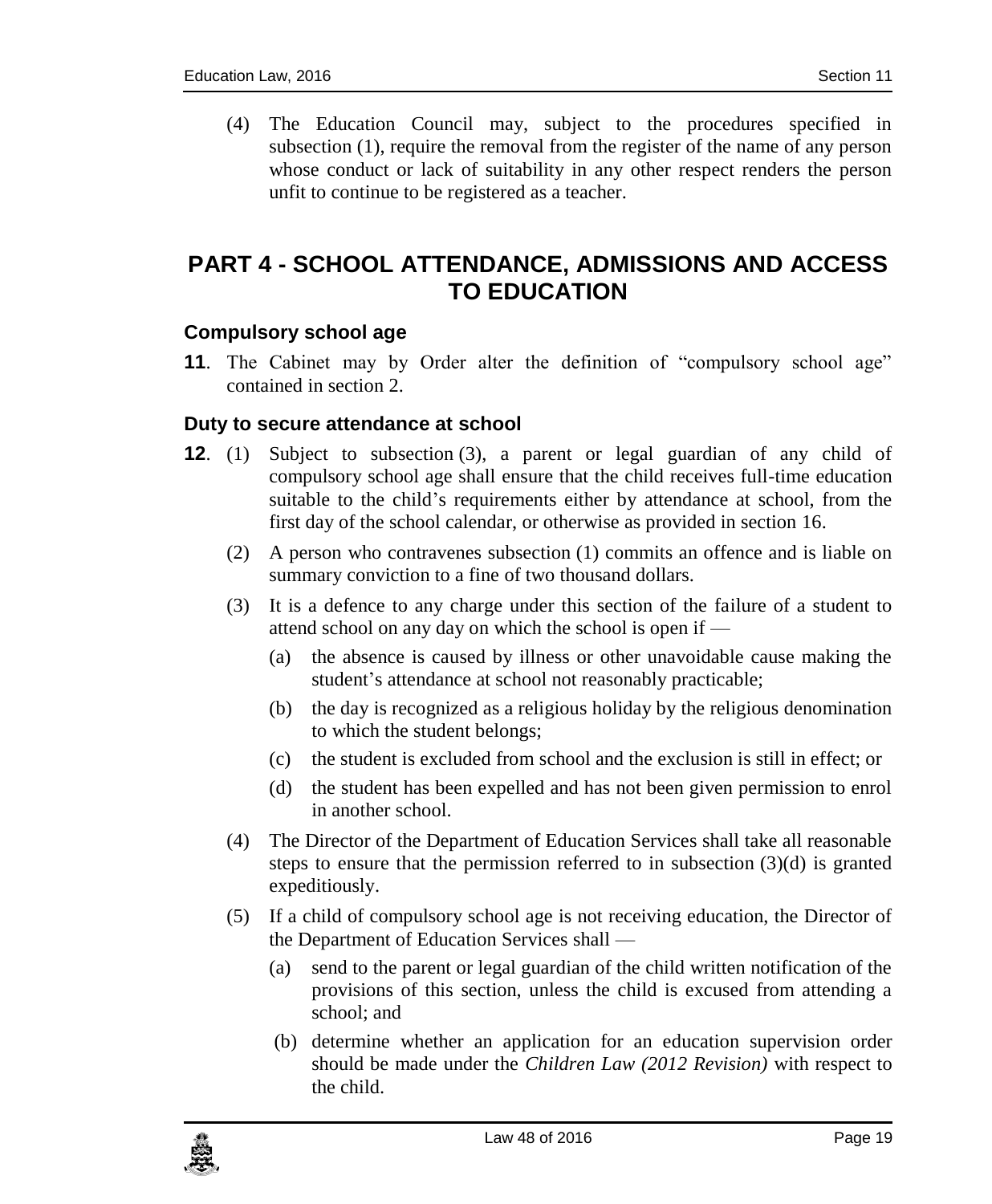- (6) If a child of compulsory school age is withdrawn from a school at which the child is enrolled, the school leader of the school shall immediately report the same to the Director of the Department of Education Services.
- (7) The Cabinet may make regulations governing attendance at, and admissions and access to, Government schools.

#### <span id="page-19-0"></span>**13. Health and safety at schools**

- **13**. (1) Subject to subsection (4), a child suffering from or exposed to a contagious disease shall not be admitted to or permitted to remain in a school or early childhood care and education centre.
	- (2) Where a school leader discovers or has reason to suspect that a child has a contagious disease, the school leader shall immediately report the same to the parent or legal guardian of the child concerned, the Ministry, and the Public Health Department; and, where a school leader confirms that a child has a contagious disease, the school leader shall immediately report the same to the parents or legal guardians of children at the school.
	- (3) Where a parent or legal guardian of a child confirms that the child has a contagious disease, the parent or legal guardian shall immediately report the same to the school leader of the child.
	- (4) A child who has been refused admission to a school or early childhood care and education centre on the ground that the child is suffering from or exposed to a contagious disease shall not be re-admitted except upon production of a medical certificate to the effect that it is recommended for the child to be readmitted in the school or early childhood care and education centre as the child is unlikely to be a source of infection to other children or staff in the school or early childhood care and education centre.
	- (5) The Minister may, under the advice of the agency responsible for Hazard Management, close educational institutions due to potential health and safety risk as a result of a natural disaster.
	- (6) The Director of the Department of Education Services or the governing body may, where it is impractical to obtain the prior approval of the Minister, close a school temporarily due to potential health and safety risk as a result of a natural disaster and inform the Minister as soon as practicable thereafter.

#### <span id="page-19-1"></span>**14. Excuses for failure to attend school**

- **14**. A student of compulsory school age shall be excused from school attendance if
	- (a) the student is suffering from a disability that, in the opinion of a medical practitioner, makes the student incapable of physically attending school;
	- (b) the student is engaged in work experience or other educational programmes authorized or approved by the school leader; or

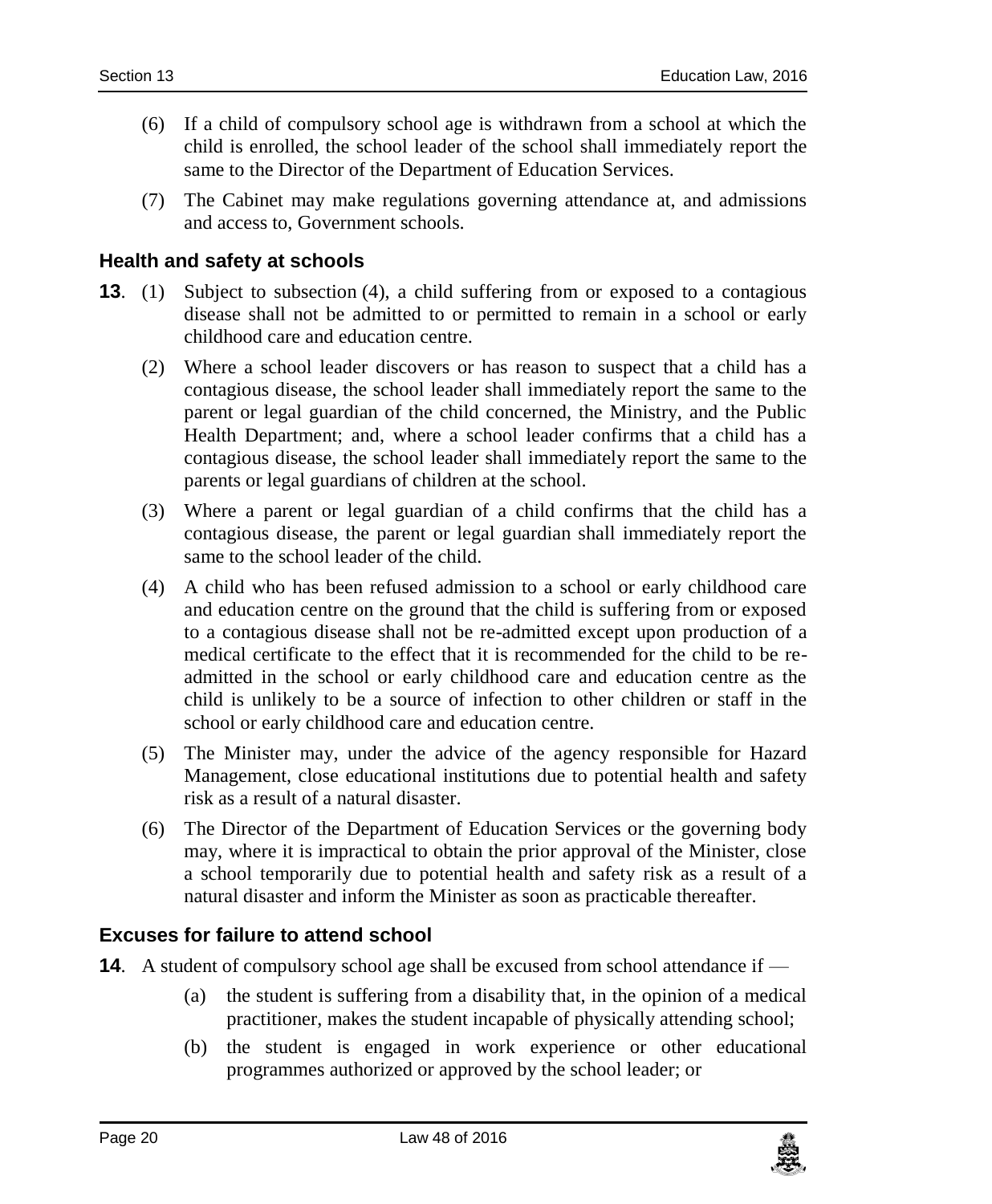(c) the student is representing the Islands in an educational, cultural or sporting event or in any other official capacity.

#### <span id="page-20-0"></span>**15. Gifted students and students speaking English as additional language**

- **15**. The Minister may require provision to be offered in schools for students
	- (a) who have met the criteria established by the Ministry, as gifted or talented; or
	- (b) who speak English as an additional language.

#### <span id="page-20-1"></span>**16. Exemption from duty to secure school attendance**

- **16**. (1) The Director of the Department of Education Services may, upon the application of a parent or legal guardian of a child, authorize a child of compulsory school age to be educated at the place where the child is normally resident or at the home of another person approved by the parent or legal guardian if the parent complies with this section and the programme meets the goals and objectives outlined in Part 5.
	- (2) The parent shall, prior to the commencement of a home school programme for the child and on an annual basis thereafter for as long as the home school programme is offered, register the child in accordance with the regulations.
	- (3) The Minister shall, by notice in writing, terminate a home school programme on the recommendation of the Office of Education Standards, if —
		- (a) the home school programme no longer meets the requirements of Part 5; or
		- (b) a child who participated in the home school programme, has failed to meet established standards of progress and achievement;

and the Director of the Department of Education Services shall, in conjunction with the notice of termination, direct the child to attend a school established by or registered under this Law with effect from the date specified in the notice of termination.

- (4) The Cabinet may make regulations with respect to  $-$ 
	- (a) the manner in which applications for authorization under this section may be made;
	- (b) the information to be provided in relation to applications;
	- (c) the matters which may be taken into account in considering applications;
	- (d) the duration and renewal of authorization;
	- (e) the offences which may be committed by failing to comply with the terms and conditions of authorization and the penalties for such offences; and
	- (f) other matters relating to authorizations.

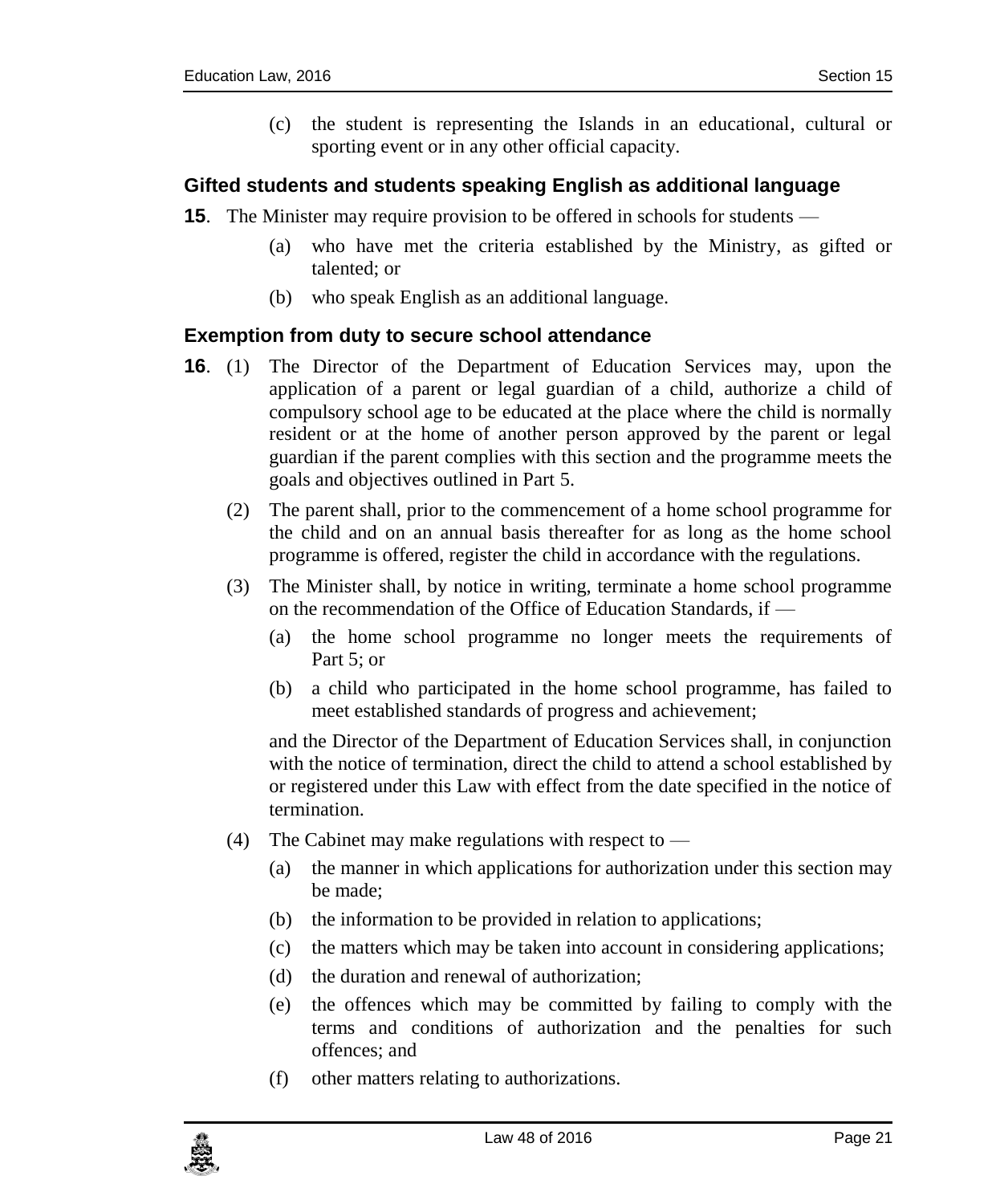# <span id="page-21-0"></span>**PART 5 - CURRICULUM AND EDUCATIONAL STAGE ASSESSMENT**

#### <span id="page-21-1"></span>**17. Power to prescribe curriculum**

- **17.** (1) The basic requirements for the curriculum in every school shall promote equality of access and opportunity for all students to learn and achieve well, and shall —
	- (a) be broad, balanced and relevant to the needs and interests of all students;
	- (b) promote the spiritual, emotional, moral, social, cultural, physical, intellectual and economic development of the students; and
	- (c) prepare students for the subsequent stages of their education, training or employment and for the opportunities, responsibilities and experiences of later life, such as being active participants in the workforce and productive citizens.
	- (2) The curriculum for every school shall be comprised of the mandatory subjects, as stated in subsection (4) and shall specify in relation to each of the subjects —
		- (a) attainment targets that include the knowledge, skills and understanding that students are expected to have by the end of each educational stage;
		- (b) programmes of study that include the matters, skills and processes which are required to be taught to students during each educational stage; and
		- (c) assessment arrangements that include the arrangements for assessing students at or near the end of each educational stage for the purpose of ascertaining what they have achieved in relation to the attainment targets.
	- (3) The educational stages shall be prescribed by regulations made under subsection (7).
	- (4) The mandatory subjects shall include literacy, numeracy, science, information and communications technology, the arts, physical education, and studies related to civics, religion, and the history and culture of the Islands.
	- (5) Non-denominational religious worship and instruction shall be given in every Government school.
	- (6) In all schools the standard and level of achievement of each student shall be assessed at the end of each educational stage and the outcome of that assessment shall be made available to the parents or legal guardians of the student to whom the assessment relates, in such manner and together with such further information as may be prescribed by regulations made under subsection  $(8)$ .

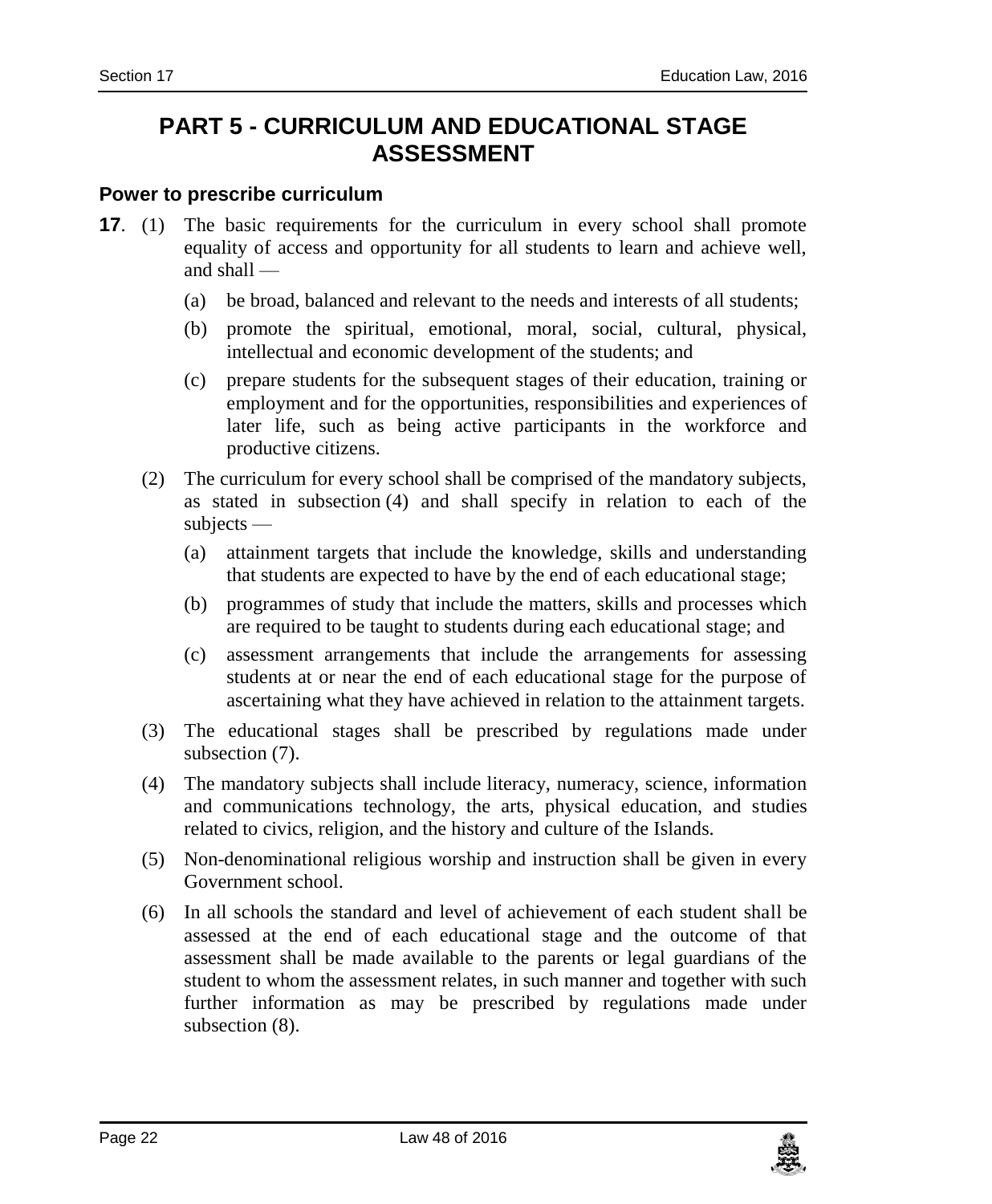- (7) All programmes of study undertaken at the final stage of compulsory education shall be at the appropriate standard for that stage and internationally accredited as recognized by the Ministry.
- <span id="page-22-0"></span>(8) The Cabinet may make regulations as to the matters mentioned in subsections  $(3)$ ,  $(4)$  and  $(6)$ .

# **PART 6 - QUALITY ASSURANCE OF EDUCATIONAL INSTITUTIONS**

#### <span id="page-22-1"></span>**18. Education Standards and Assessment**

- **18**. (1) There is established a department of Government called the Office of Education Standards which has responsibility for assessment and monitoring of provision in educational institutions as undertaken in such manner as may be prescribed by this Law and the regulations.
	- (2) There shall be appointed in accordance with the *Public Service Management Law (2013 Revision)* a Director of the Office of Education Standards and such other officers as appear necessary for the proper exercise of the functions of the Office; and the Director of the Office of Education Standards and officers shall be employed in the Office of Education Standards and shall be responsible for the administration of the Office.
	- (3) In accordance with criteria for education standards and reporting approved by the Minister after consultation with the Education Council, the Minister shall require the Director of the Office of Education Standards to carry out independent assessment, monitoring and reporting of educational institutions at intervals of not more than four years, and at such other times as the Minister may consider necessary and expedient.
	- (4) The Minister shall require
		- (a) the report of each school education provision to include a statement of  $-$ 
			- (i) key strengths and weaknesses in the quality of education being provided, including the provision for special education needs and disabilities, as identified during the course of the education provision;
			- (ii) specific recommendations for improvement;
			- (iii) the timescale in which any such measures are to be taken; and
			- (iv) progress made relative to the outcomes of the previous report for the school, where such exists;
		- (b) the report on the outcomes of each education provision to be  $-$ 
			- (i) undertaken in such manner as may be prescribed by the regulations, to promote independence and transparency of reporting;

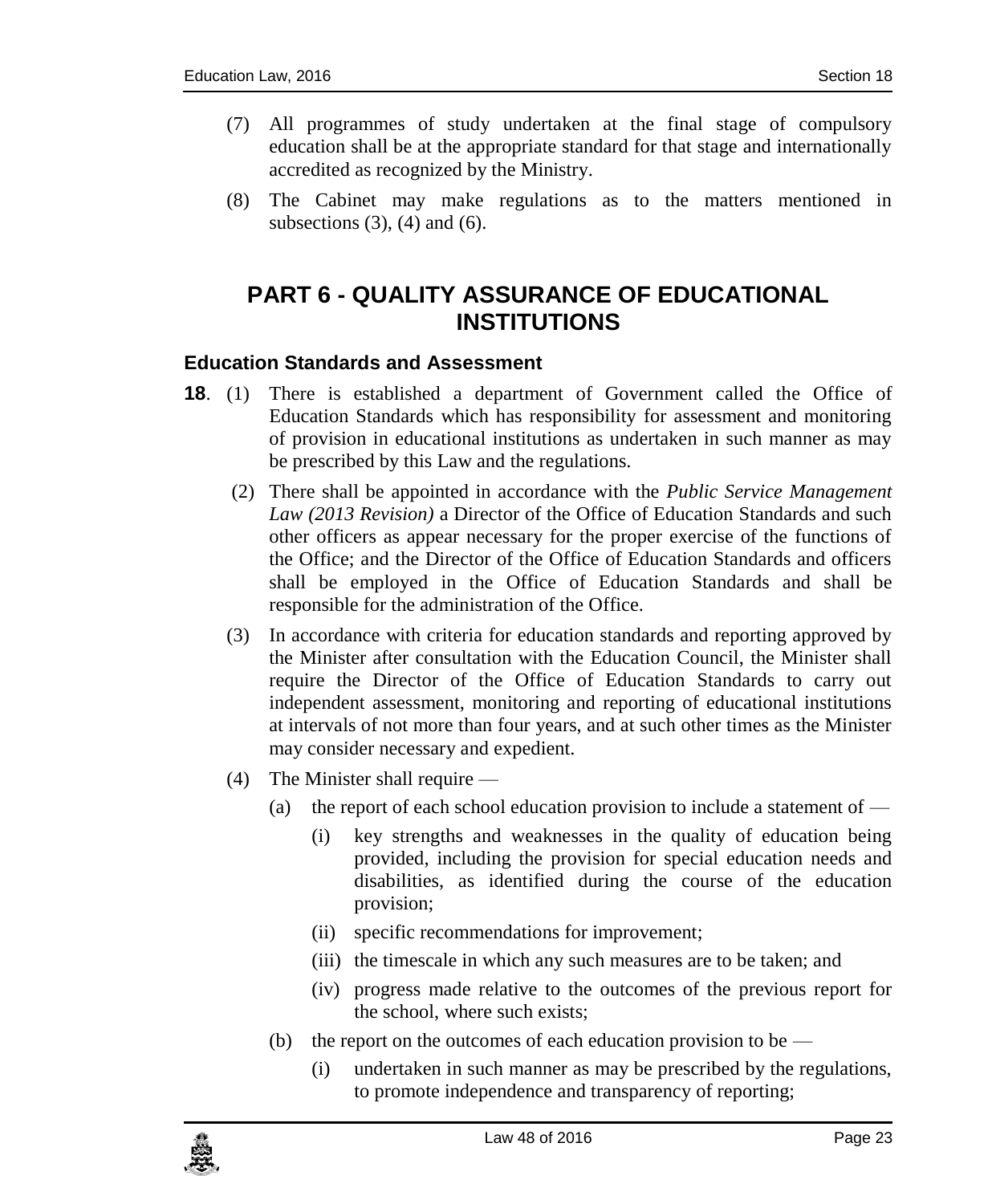- (ii) distributed to the Chief Officer, the Director of the Department of Education Services, the school inspected and any governing body or oversight agency of that school; and
- (iii) submitted to the Cabinet for information and made public;
- (c) an annual report to the Minister on the overall outcomes of national education standards to be —
	- (i) undertaken in such manner as may be prescribed by regulations; and
	- (ii) laid in the Legislative Assembly; and
- (d) such other reports on matters relating to the standards of education provided in schools in the Islands as the Minister considers necessary.
- (5) Where remedial actions are specified in an education standards report, the school leaders of the relevant educational institution shall ensure the actions are completed in the timeframe specified by the Office of Education Standards.
- (6) Where upon subsequent quality assurance, it is determined that the required actions have not been taken or have been ineffective, the Chief Officer may, upon specific or general direction of the Minister, appoint a suitable person to give direction for the implementation of such remedial actions as may be considered necessary; and —
	- (a) in the case of a Government school, a suitably qualified person shall be employed by the Ministry for such purpose; and
	- (b) in the case of an assisted school or independent school, a suitably qualified person shall be appointed at the cost of the school for a specified period.
- (7) The Minister may, under the advice of a relevant agency or body, close an educational institution where there are immediate health and safety issues or where serious issues identified through quality assurances have not been remedied within the set time frame.
- (8) The Director of the Office of Education Standards or any other person acting under the Director's authority may in the prescribed manner and at the prescribed times enter the premises of an educational institution, home school, or other premises where the care and education of children is being undertaken, for the pursuance of the Director's functions under this Law or the regulations, and may in the prescribed manner and at the prescribed times examine and require the production of documents, for the purpose of an assessment or a monitoring exercise.
- (9) A person who obstructs the Director of the Office of Education Standards or any person referred to in subsection (8) in the execution of the duties under

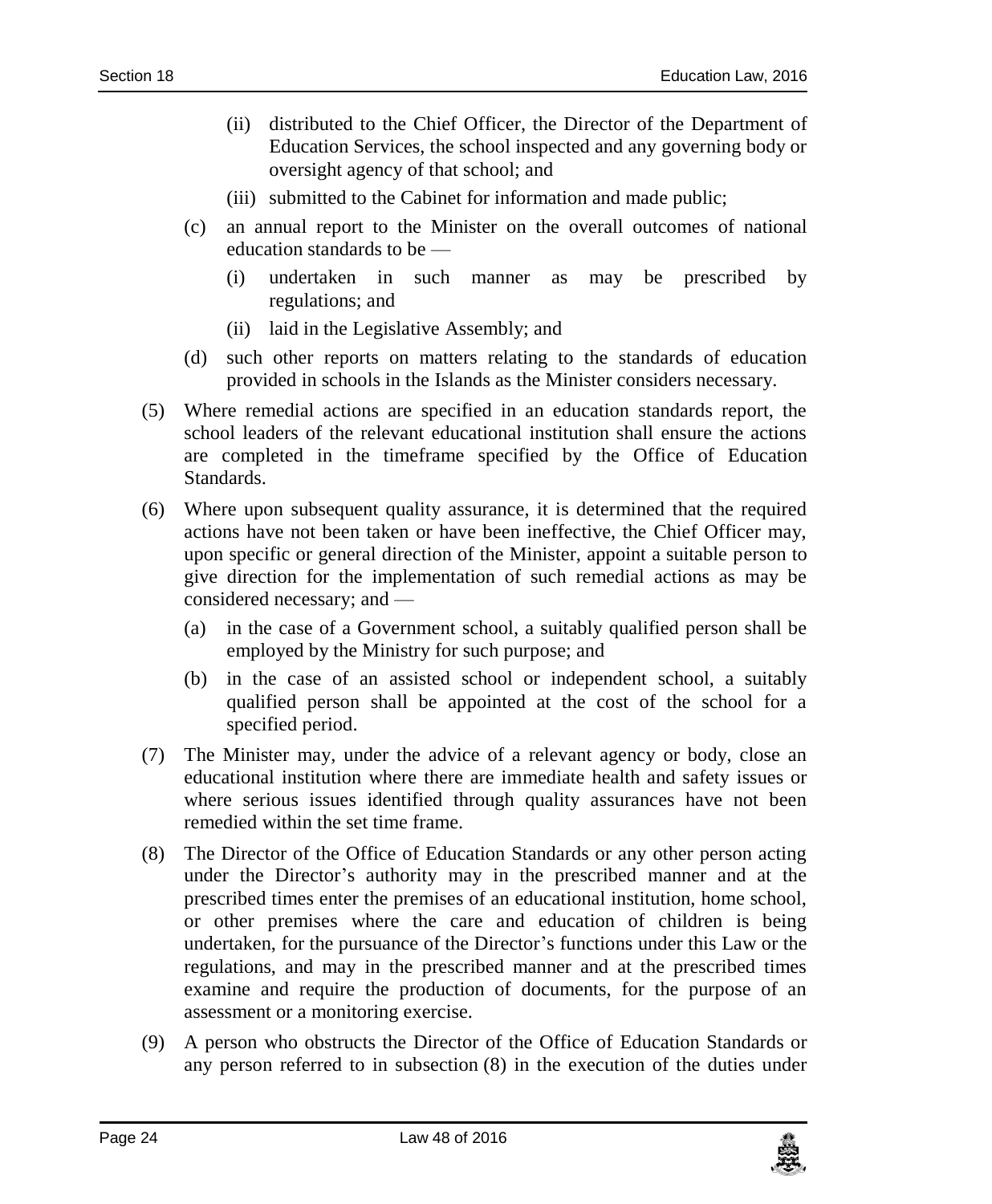this section, commits an offence and is liable on summary conviction to a fine of five thousand dollars or to imprisonment for a term of one year, or to both.

<span id="page-24-0"></span>(10) The Cabinet may make regulations for the better carrying out of the provisions of this Part.

# **PART 7 - FUNDING OF ASSISTED SCHOOLS**

#### <span id="page-24-1"></span>**19. Power to make grants to assisted schools**

- **19**. (1) The Minister may make grants to assisted schools or those that are to become assisted schools.
	- (2) The Cabinet may make regulations governing the terms and conditions applicable to any grant under this section and may provide for the making of different provisions for —
		- (a) different categories of schools; and
		- (b) different levels of grant to schools in a category, depending on need.

# <span id="page-24-2"></span>**PART 8 - TECHNICAL AND VOCATIONAL EDUCATION AND TRAINING**

#### <span id="page-24-3"></span>**20. Duties in respect of technical and vocational education and training**

- **20.** (1) In exercising the Minister's powers under this Law, the Minister shall have regard to the desirability of ensuring that the education provided in schools provides opportunities for students to have access to technical and vocational education and training.
	- (2) Without limiting the power in subsection (1), in discharging the Minister's duty under this section, the Minister may —
		- (a) direct that there be provided in any school such technical and vocational education and training as the Minister may consider appropriate; and
		- (b) subsidize from monies available to the Minister for the provision of schools, and by way of grant or by any other means, schemes whereby such education for students in attendance at such schools may be provided at such places, including workplaces, as the Minister may consider appropriate for the purpose.
	- (3) The Cabinet may make regulations with respect to matters referred to in subsection (2) and, without limiting the generality of this subsection, with respect to —
		- (a) the manner in which grants, subsidies and any other form of assistance may be provided; and

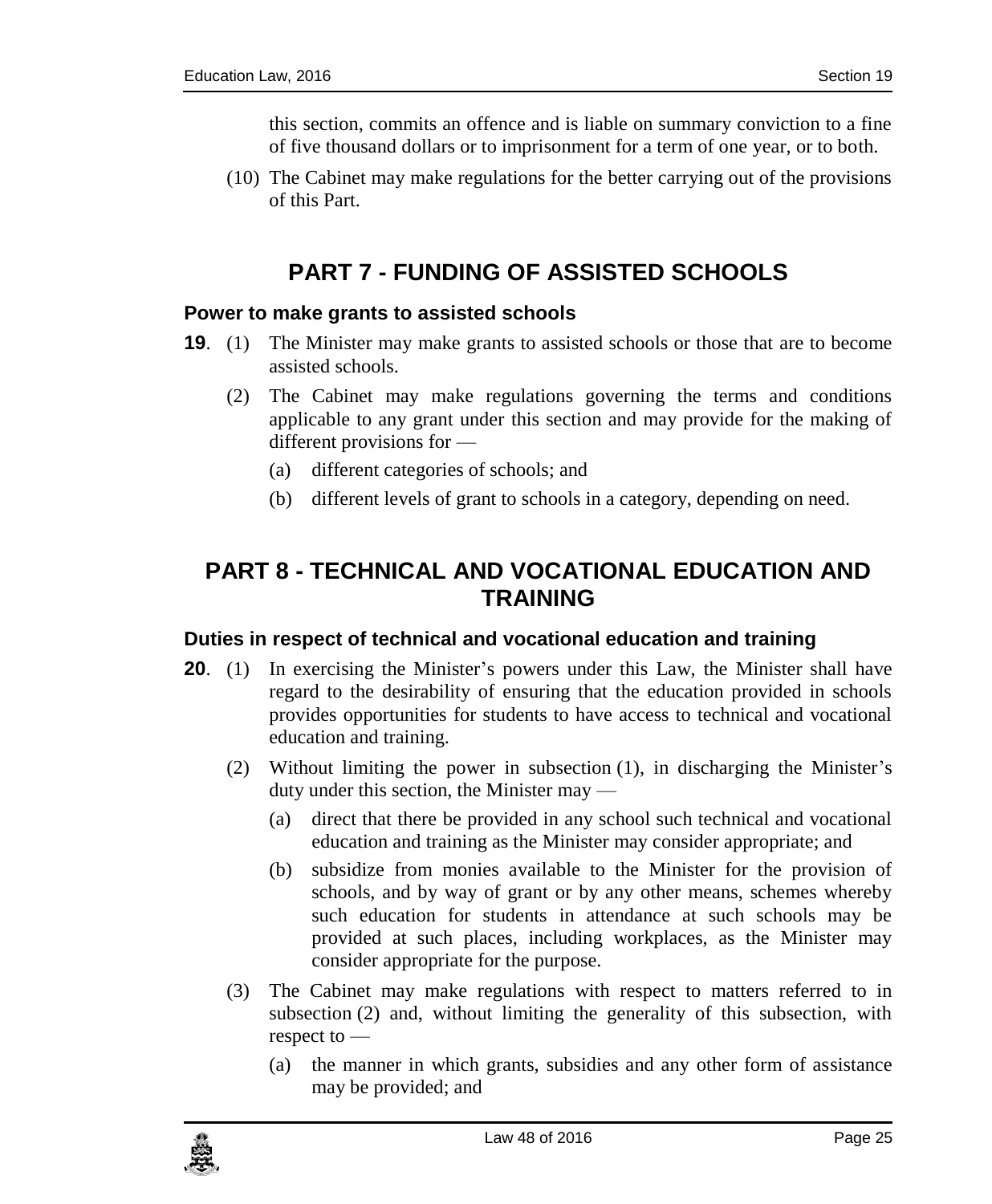(b) the terms and conditions upon which such grants, subsidies or other forms of assistance shall be made available.

# <span id="page-25-0"></span>**PART 9 - POST-COMPULSORY EDUCATION AND TRAINING**

#### <span id="page-25-1"></span>**21. Post-compulsory education and training institutions**

- **21**. (1) The Minister may cause to be established and maintained post-compulsory education and training institutions, including the training centre for adults with disabilities.
	- (2) In exercising the Minister's powers under this Law, the Minister shall have regard to the desirability of ensuring that the education provided in educational institutions provides opportunities for students to have access to technical and vocational education and training and the Minister may —
		- (a) direct that there be provided in any post-compulsory educational institution such technical and vocational education and training as the Minister may consider appropriate; and
		- (b) subsidize from monies available to the Minister for the provision of postcompulsory educational institution or training programmes, and by way of grant or by any other means, schemes whereby such education for students in attendance at such institutions may be provided at such places, including workplaces, as the Minister may consider appropriate for this purpose.
	- (3) The Minister may make such arrangements as the Minister considers necessary for the operation and management of post-compulsory education and training institutions and may, in particular but without limiting the generality of this power, provide for governing bodies to report to the Minister in such manner, on such subjects and at such intervals as the Minister may determine.
	- (4) Where the exercise of any power conferred by or under the *University College Law (2012 Revision)* would be inconsistent with the exercise of a power conferred by or under this Law, this Law shall to the extent of the inconsistency prevail over the *University College Law (2012 Revision)*.
	- (5) The Minister may enter into agreements with third parties for
		- (a) the establishment, regulation, registration and maintenance of postcompulsory education and training institutions; or
		- (b) the maintenance of such educational or training institutions as may already have been established;

and may make grants to such institutions.

(6) The Minister may make grants under this section and the Cabinet may make regulations with respect to the conduct and management of institutions

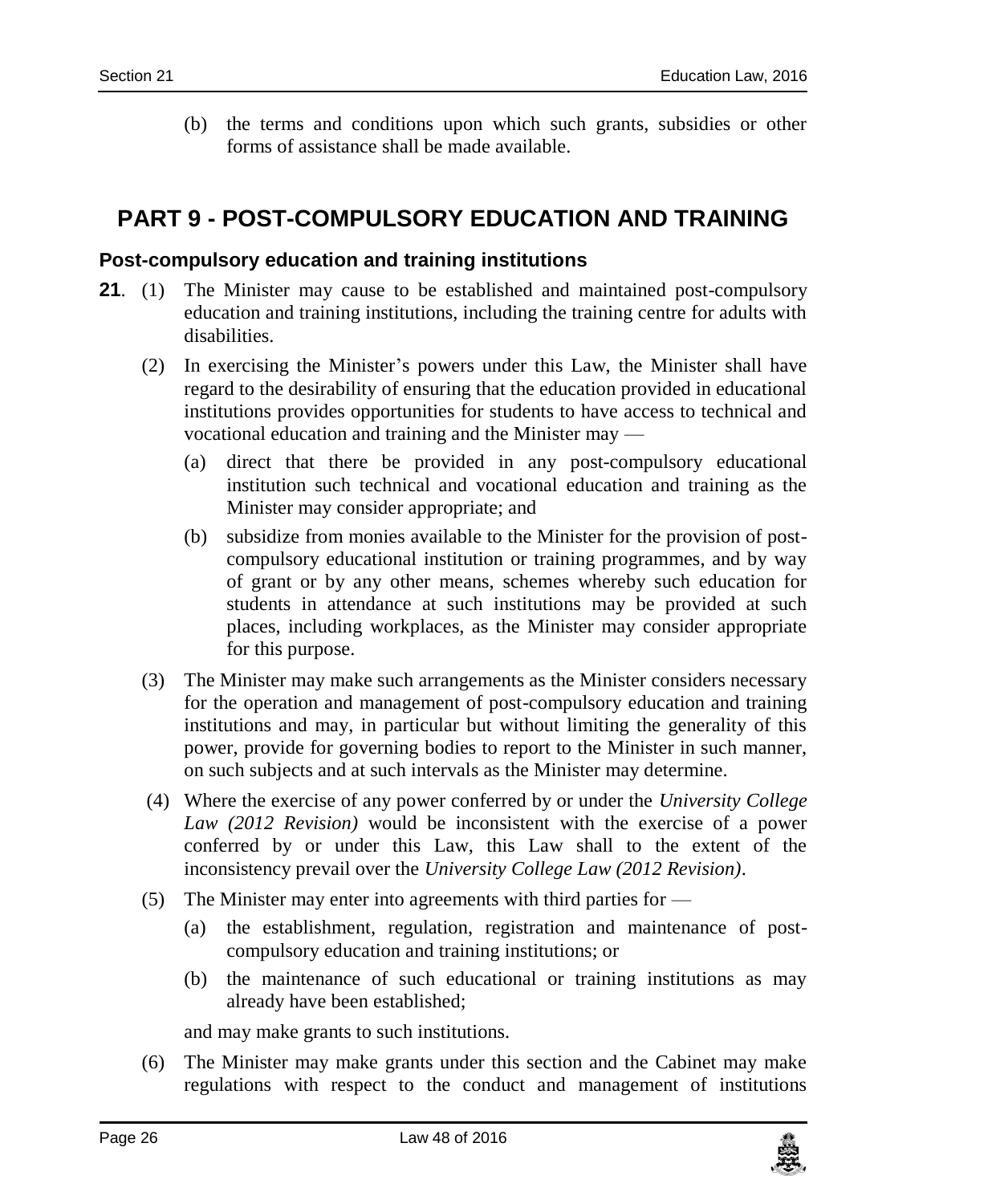providing post-compulsory education and training and, without limiting the generality of this power, may make regulations with respect to —

- (a) the manner in which grants under this section may be made;
- (b) the conditions which may be imposed on the making of such grants, including conditions requiring the registration or renewal of registration to be subject to certain standards relating to the conduct and management of the institution and the quality of the courses of study provided; and
- (c) the provision of public funds for scholarships or loans to assist in the education, maintenance and transport of students who are undertaking, or proceeding to undertake courses of instruction either in the Islands or abroad, at post compulsory educational institutions approved through the regulations.
- (7) Regulations under this section may make different provisions for different institutions and for different courses of study to be provided at institutions and may, in particular but without limiting the generality of this power, provide for the governing body to report to the Minister in such manner, on such subjects and at such intervals as may be prescribed.

# <span id="page-26-0"></span>**PART 10 - EARLY CHILDHOOD CARE AND EDUCATION**

### <span id="page-26-1"></span>**22. Promotion and regulation of early childhood care and education centres**

- **22.** (1) The Minister shall make provision, within available resources, for
	- (a) the promotion of early childhood care and education; and
	- (b) the regulation of early childhood care and education centres;

and may subsidize by way of grant or by any other means, schemes that facilitate attendance at early childhood care and education centres.

- (2) No person shall operate an early childhood care and education centre, unless the centre is registered in accordance with the regulations and, where a school or other educational institution intends to also provide early childhood care and education, it shall not provide early childhood care and education unless it is registered to do so in accordance with the regulations.
- (3) The Cabinet may make regulations relating to the granting, suspension and revocation of registrations and otherwise in relation to registrations.
- (4) An early childhood care and education centre that was authorized under the *Education Law (2010 Revision)* may continue to operate as if registered under this Law but only for one year from the date that this section enters into force, during which period the centre shall apply for registration under this Law.
- (5) Where, within the period of one year referred to in subsection (4), an early childhood care and education centre makes a valid application for registration

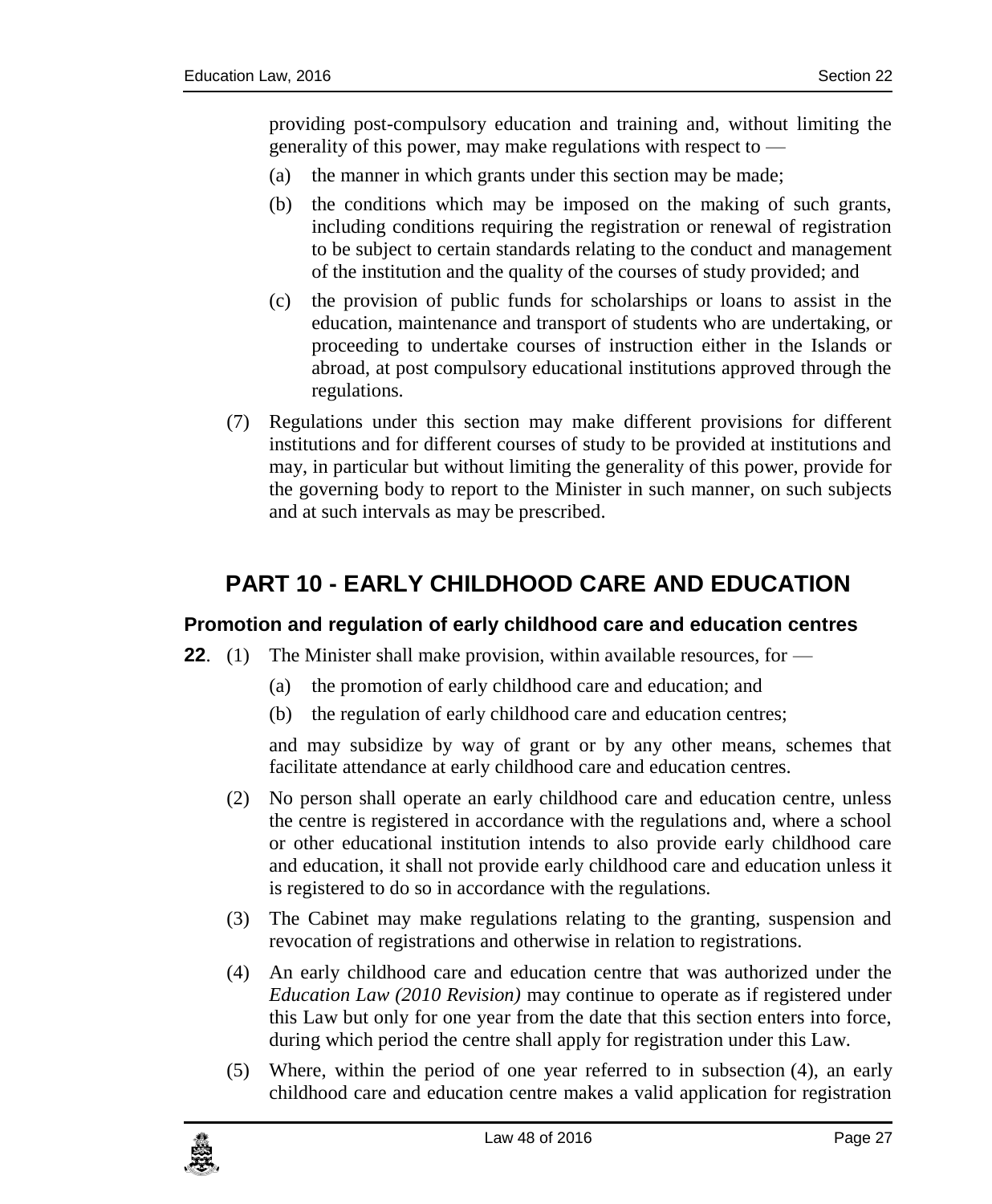under this Part and the application is acknowledged, the centre may continue operating until a decision on the application is conveyed to it.

#### <span id="page-27-0"></span>**23. Corporal punishment and restraint in early childhood care and education centres**

- **23**. (1) Corporal punishment and acts which are cruel, inhumane or degrading to a child shall not be administered in any early childhood care and education centre.
	- (2) Reasonable use of force is acceptable in an early childhood care and education centre for the purpose of preventing a child from doing, or continuing to cause danger, personal injury or death to, or damage to the property of, any person, including the relevant child, but use of force shall be necessary, reasonable and proportionate.

#### <span id="page-27-1"></span>**24. Closure due to health and safety issues**

**24**. The Minister may, under the advice of a relevant agency or body, close an early childhood care and education centre where there are immediate health and safety issues or where serious health and safety issues have been identified and have not been remedied within a specified time frame.

#### <span id="page-27-2"></span>**25. Regulations for early childhood care and education**

- **25**. The Cabinet may make regulations for the effective implementation of the provisions of this Part and without limiting the generality of this power may make provisions relating to —
	- (a) the registration of early childhood care and education centres;
	- (b) the prescription of academic and professional qualifications of teachers or other persons employed in early childhood care and education centres;
	- (c) the prescription of standards with regard to safety, security, sanitation and such other matters as the Cabinet considers necessary for the efficient operation of an early childhood care and education centre and the provision of education therein;
	- (d) the manner and frequency of inspection of early childhood care and education centres for the purpose of investigating complaints and otherwise securing the proper observance of the provisions of this Part;
	- (e) the development of a curriculum framework for use in early childhood care and education centres; and
	- (f) the regulation of any funding provided to early childhood care and education centres and for the attendance at such centres.

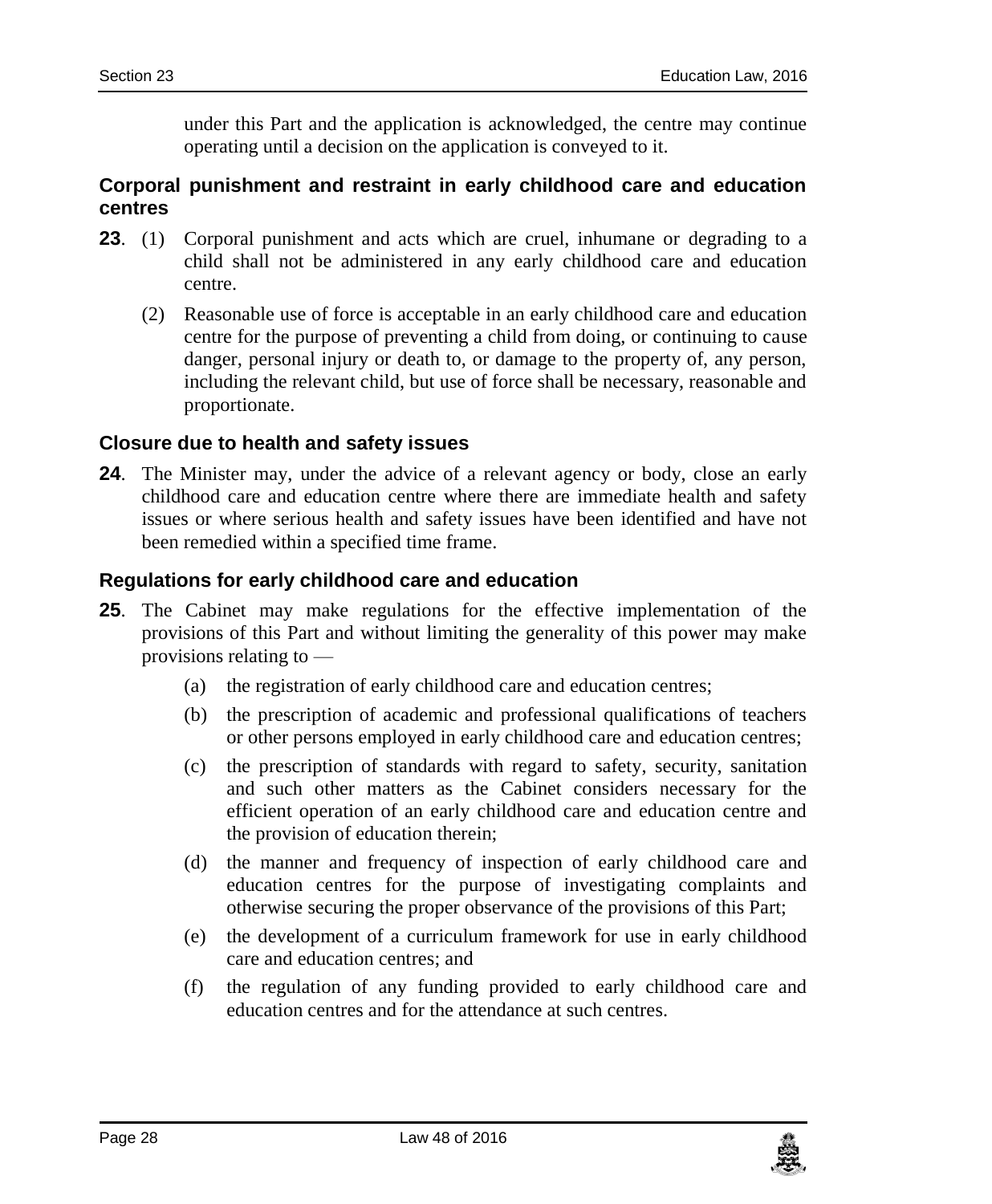# <span id="page-28-0"></span>**PART 11 - DISCIPLINE AND PROHIBITION OF CORPORAL PUNISHMENT IN EDUCATIONAL INSTITUTIONS**

### <span id="page-28-1"></span>**26. Corporal punishment**

**26**. Corporal punishment and acts which are cruel, inhumane or degrading to a student shall not be administered in an educational institution.

### <span id="page-28-2"></span>**27. Student discipline**

- **27**. (1) Every school shall have a written Behaviour Policy, based on national policy, that includes the disciplinary penalties to be applied and the procedures for the enforcement of the penalties.
	- (2) It is deemed to be a condition of a grant of Government funding to an assisted school that there shall be for that school a written Behaviour Policy.
	- (3) The Behaviour Policy for a school shall apply to the conduct of a student
		- (a) at school; and
		- (b) while a student is engaged in activities away from school premises, arranged as school activities;

and each school may decide that it shall apply at other times and in other places when the school considers it appropriate in the interests of the education of the student or the protection of the reputation of the school.

- (4) In the preparation and revision of a Behaviour Policy for a school, regard shall be had to —
	- (a) the wishes of parents of students in attendance at the school; and
	- (b) guidance which may from time to time be given by the Minister on matters relating to student discipline and behaviour.
- (5) The Cabinet may make regulations regarding the form of the disciplinary penalties to be applied and the procedures for the enforcement of the penalties.

### <span id="page-28-3"></span>**28. Disciplinary authority of teachers**

- **28.** (1) A person employed to work as a teacher at a school shall, unless the school leader for good reason otherwise decides, have the authority to effect discipline in accordance with the school's Behaviour Policy and, for that purpose, to give directions to secure compliance with any rules for which the Policy provides and to impose penalties for non-compliance with such rules and directions.
	- (2) The school leader may, after consultation with the Director of the Department of Education Services or governing body, authorize any person on the staff of a school, other than a teacher, to effect discipline with the same authority as is conferred on a teacher by subsection (1) if, in the opinion of the school leader —

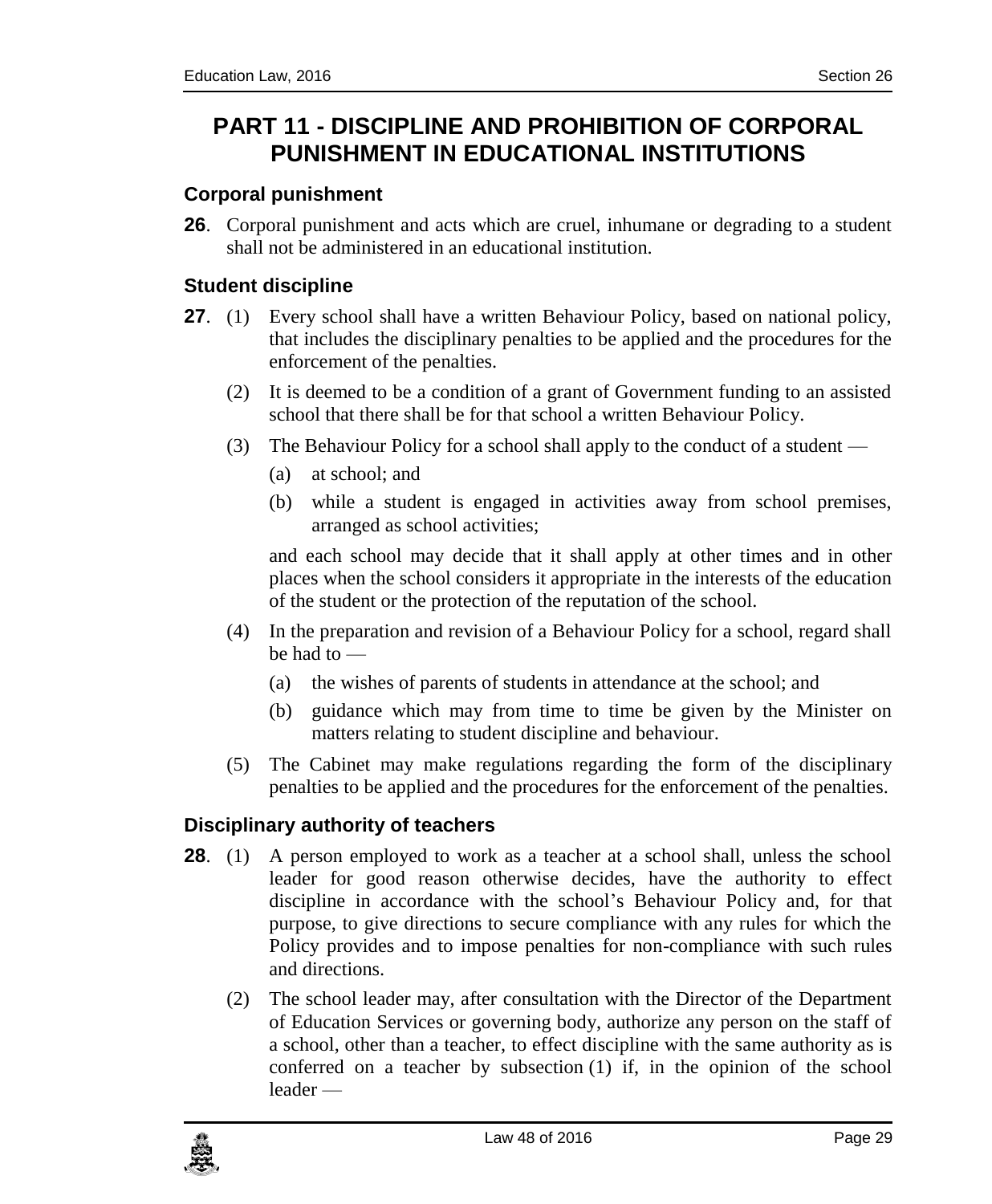- (a) that person is a suitable person to exercise such authority;
- (b) that person has undergone training in matters relating to student behaviour and discipline; and
- (c) the exercise by such a person of disciplinary authority in relation to students remains at all times under the supervision of a person employed to work as a teacher to ensure that education considerations receive due regard.
- (3) The Chief Officer may direct that a power granted under this section shall not be exercised so as to give disciplinary authority to any person or class of persons who, in the opinion of the Chief Officer, is unsuitable to hold such authority.

#### <span id="page-29-0"></span>**29. Power to search students for weapons and illegal substances**

- **29.** (1) This section applies when a member of staff of a school has reasonable grounds for suspecting that a student at the school may have with the student or in the student's possession —
	- (a) an offensive weapon, prohibited weapon or restricted weapon as set out in the *Penal Code (2013 Revision)*;
	- (b) a controlled drug listed in Part 1 of Schedule 1 of the *Misuse of Drugs Law (2014 Revision)*;
	- (c) a stolen article; or
	- (d) an article of a kind specified by the Director of the Department of Education Services or governing body.
	- (2) When this section applies, a person may carry out a search of a student or a student's possessions for articles, weapons or substances only if that person —
		- (a) is the school leader; or
		- (b) has been authorized by the school leader to carry out the search.
	- (3) When this section applies, a search may be carried out only if  $-$ 
		- (a) the member of staff and the student
			- (i) are on the premises of the school; or
			- (ii) are not on the premises of the school and the member of the staff has lawful control or charge of the student; and
		- (b) the person carrying out the search reasonably believes that there is a risk that serious harm will be caused to a person if the search is not carried out as a matter of urgency or will provide evidence of an offence.
	- (4) A person carrying out a search under this section may seize any of the following found in the course of the search —

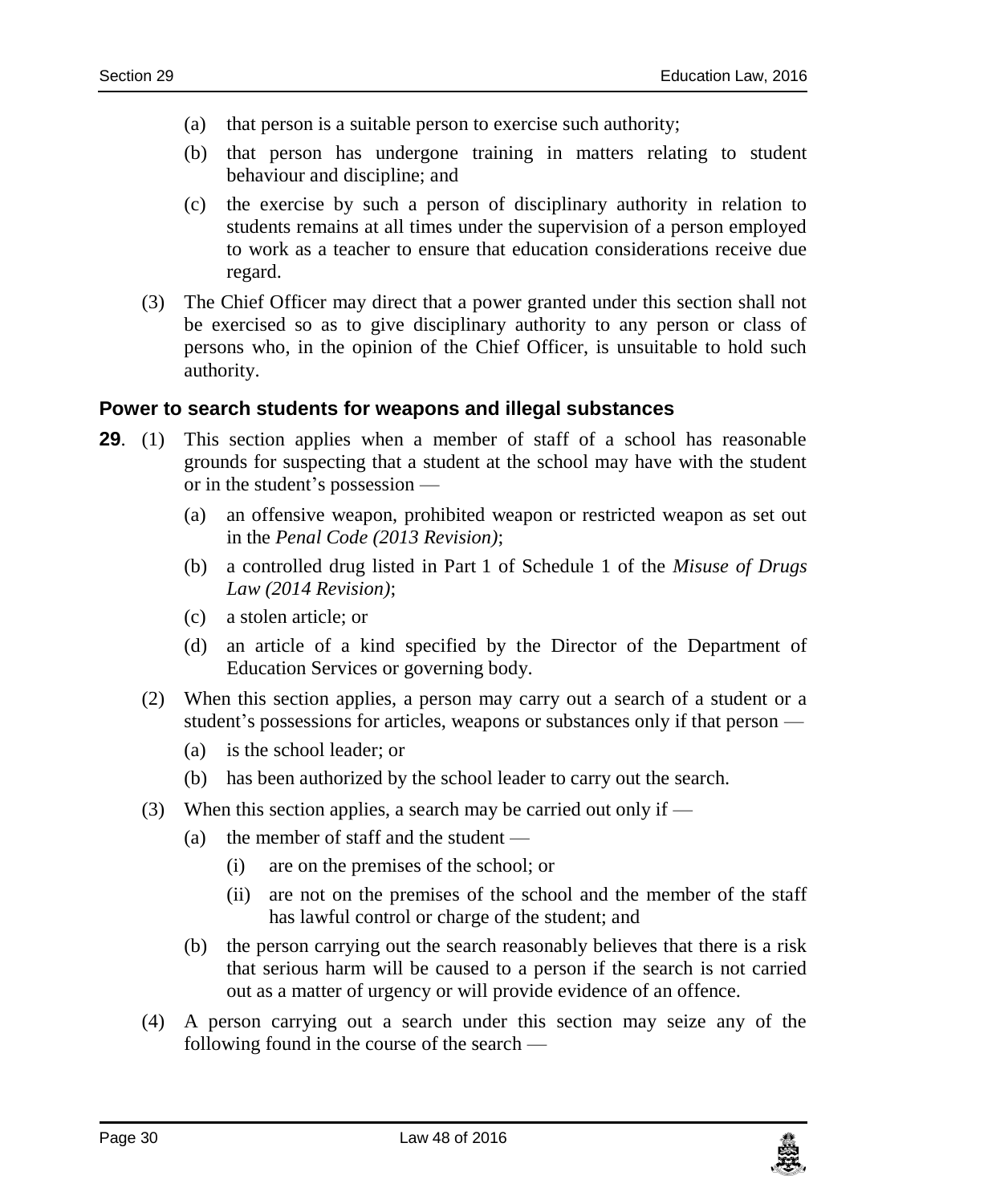- (a) an item that the Director of the Department of Education Services or governing body has declared to be a prohibited item, pursuant to school policies;
- (b) an item that is prohibited by Law;
- (c) an item which, in the opinion of the person carrying out the search, may be used to harm another person or cause damage to property; and
- (d) any other thing which that person has reasonable grounds for suspecting is evidence in relation to an offence.
- (5) A person who is carrying out the search under this section may use such force as is reasonable in the circumstances for exercising that power.

#### <span id="page-30-0"></span>**30. Use of reasonable force**

- **30.** (1) A person to whom this section applies may use such force as is necessary, reasonable and proportionate in the circumstances for the purpose of preventing a student from doing, or continuing to do, any of the following —
	- (a) committing an offence, or, if the student is not capable of committing an offence by reason of age or diminished capacity, doing or continuing to do something which, had the student been old enough to commit an offence or had legal capacity to do so, would be an offence;
	- (b) causing danger, personal injury or death to, or damage to the property of, any person, including the relevant student; or
	- (c) prejudicing the maintenance of good order and discipline at the school or any educational activities or provision associated with the school.
	- (2) This section applies to  $-$ 
		- (a) a person who is a teacher and any other person who forms part of school management, except in circumstances where the school leader has determined that the member of staff is not permitted to use force; and
		- (b) a person who is employed to work in another capacity at a school or school setting but whom the Director of the Department of Education Services or governing body, upon the recommendation of the school leader, has authorized to use force with the same authority as is conferred on a teacher by paragraph (a).
	- (3) The Director of the Department of Education Services or governing body shall not issue the authorization referred to in subsection (2)(b) unless the Director of the Department of Education Services or governing body is satisfied that the person —
		- (a) has successfully completed training in matters relating to the use of force on students; and
		- (b) is otherwise a suitable person to exercise the authority.

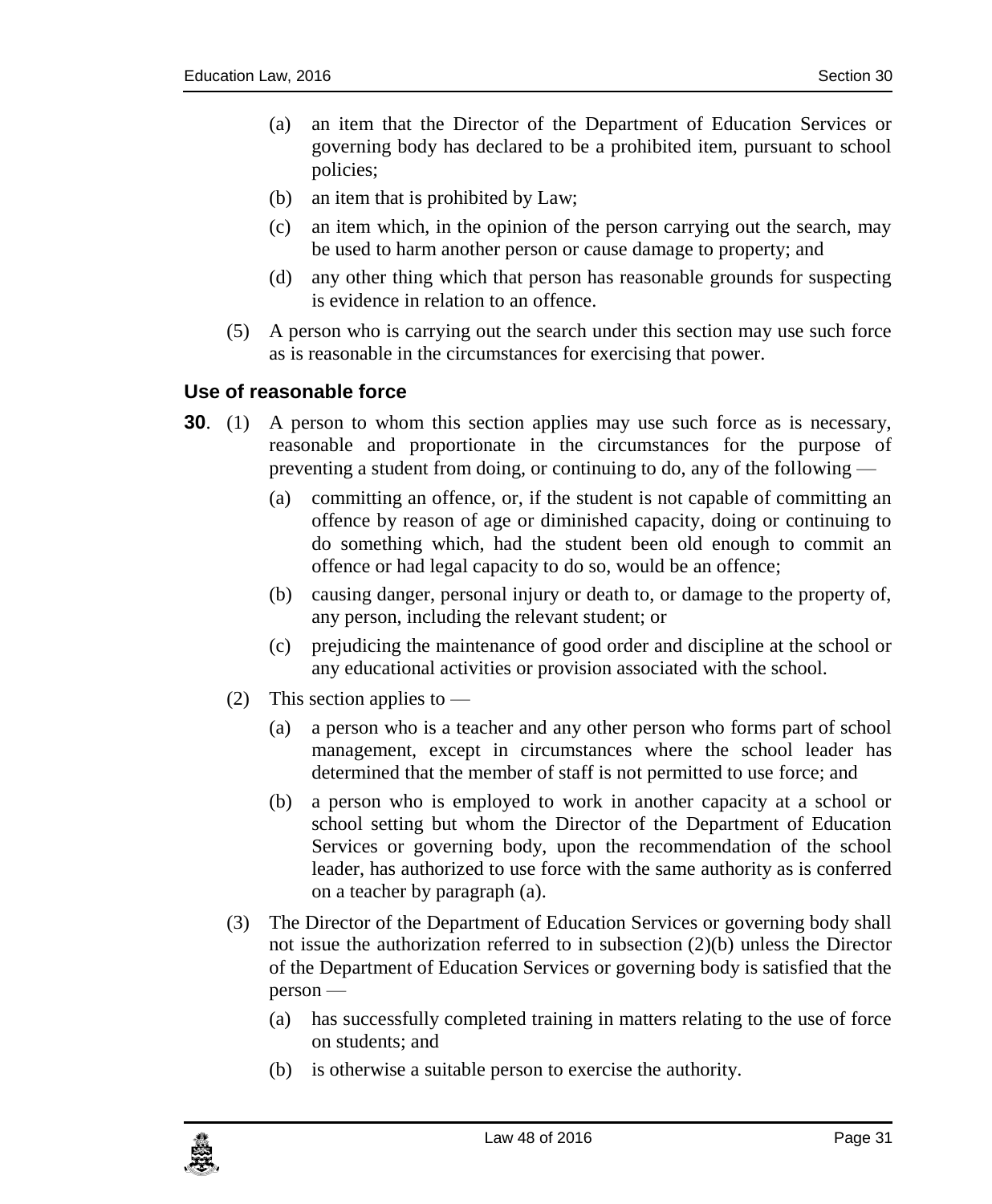- (4) The power conferred by subsection (1) may be exercised only where
	- (a) the teacher or other authorized person and the student are on the premises of the relevant school or school setting; or
	- (b) they are elsewhere and the member of the staff has lawful control or charge of the relevant student.
- (5) Subsection (1) does not authorize anything to be done in relation to a student which constitutes the giving of corporal punishment within the meaning of section 25.
- (6) The Cabinet may make regulations
	- (a) on reporting of incidents where force has been used; and
	- (b) for issues relating to the use of force.
- (7) Nothing in this section shall be interpreted as taking away any right to selfdefence.
- (8) In this section, "**offence**" includes anything that would be an offence but for the operation of any presumption that a person under a particular age is incapable of committing an offence.
- <span id="page-31-0"></span>(9) The Cabinet may make regulations for the effective implementation of the provisions of this Part and without limiting the generality of this power may make provisions relating to searches, confiscation and disposal of items seized.

# **PART 12 - SPECIAL EDUCATIONAL NEEDS**

#### <span id="page-31-1"></span>**31. Meaning of "responsible authority"**

**31**. In this Part, "**responsible authority**" in relation to a Government school is the Director of the Department of Education Services and in relation to an assisted school or independent school, the governing body of that school.

#### <span id="page-31-2"></span>**32. Meaning of "special educational needs"**

- **32**. (1) A student has "**special educational needs**" if, by reason of characteristics of body or mind personal to the student, the student's educational needs cannot be satisfied otherwise than by making exceptional provision in relation to the student; but this definition does not include a student for whom English is an additional language or a student who is gifted or talented.
	- (2) Provision is exceptional in relation to a student if it is additional to or different from that which is made for the education of the generality of persons of equivalent age and description.

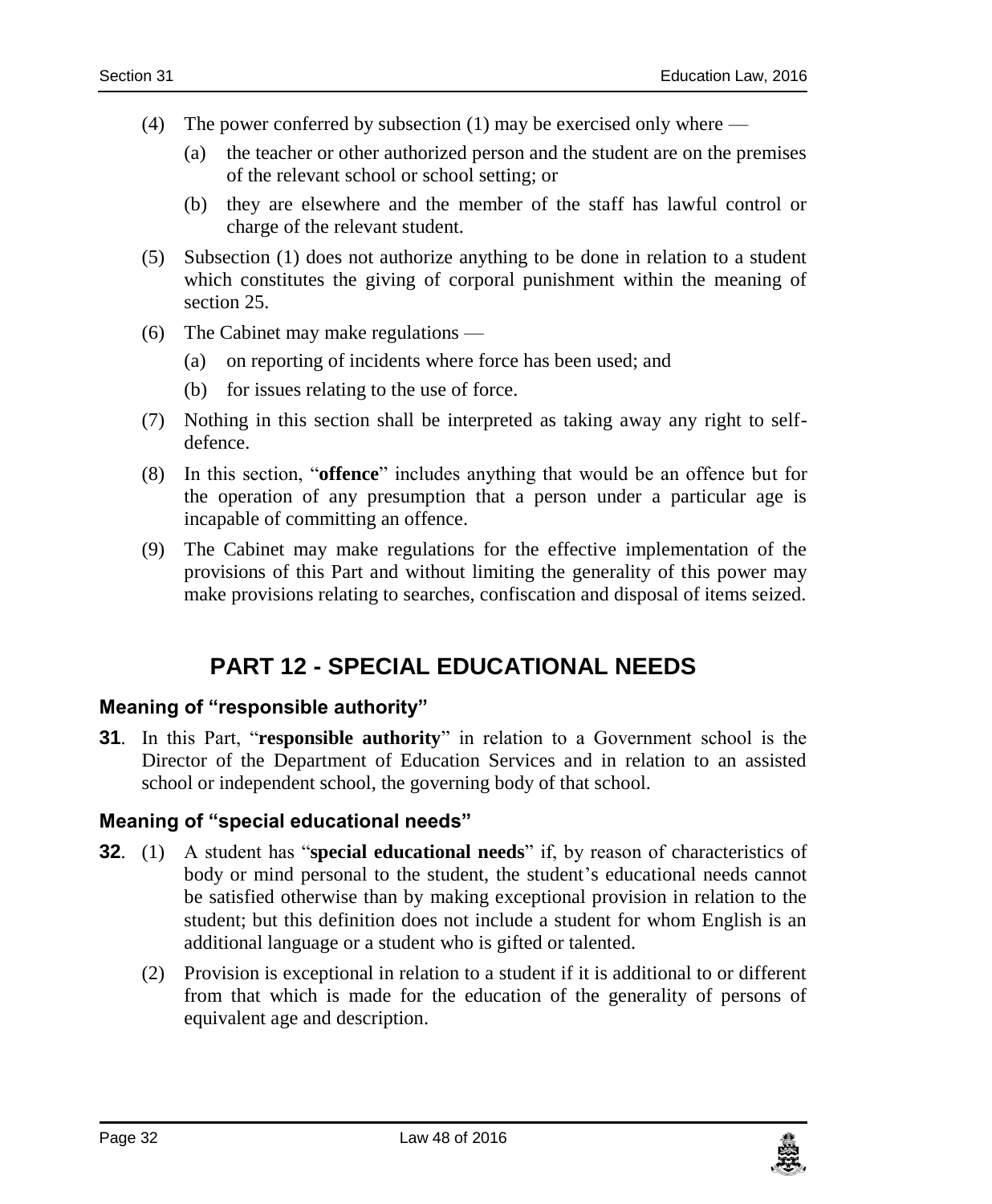(3) In the exercise of any power under this Part regard shall be had to the assumption that all persons have a unique combination of talents, aptitudes and abilities which necessarily impact their learning.

#### <span id="page-32-0"></span>**33. Special educational needs procedures**

- **33**. (1) The Chief Officer shall cause to be published, in the form of one or more documents, procedures on provision for special education needs, as set out in the regulations.
	- (2) Persons who are involved in identifying or assessing persons who have or may be considered to have special educational needs or who are involved in any way in making provision for those needs shall undertake their relevant roles and responsibilities in accordance with the regulations.

#### <span id="page-32-1"></span>**34. Duties in respect of assessment of special educational needs**

- **34.** (1) It is the duty of the responsible authority in relation to a school to ensure that there is maintained and implemented for that establishment a procedure for the assessment and identification of students who have special educational needs as outlined in the regulations.
	- (2) The Cabinet may make regulations for the assessment of any special needs of students educated otherwise than at a school.

#### <span id="page-32-2"></span>**35. Statements of eligibility on special educational needs**

- **35.** (1) The outcomes of an assessment carried out under this Part shall, if the student is found to have special educational needs, be set out by the responsible authority in a statement of eligibility specifying those needs and the provision to be made in relation to them.
	- (2) Upon completion of a statement of eligibility under subsection (1) and upon completion of any revision by the responsible authority of such a statement of eligibility, written consent to initiate provision shall be requested by the responsible authority from the parent or legal guardian of the student to whom the statement of eligibility relates and a copy of the statement of eligibility shall be sent by the responsible authority, prior to its implementation, to the parents or legal guardians of that student and to the school leader for the school at which that student is registered.

#### <span id="page-32-3"></span>**36. Duties in respect of special educational needs**

- **36.** (1) It is the duty of the responsible authority in relation to a school to ensure, that reasonable accommodation is made so that every student at the school to whom a statement of eligibility in respect of special educational needs applies receives education in accordance with that statement of eligibility.
	- (2) A responsible authority shall not refuse to allow a student to be enrolled at or attend the relevant school on the basis of that student's statement of eligibility

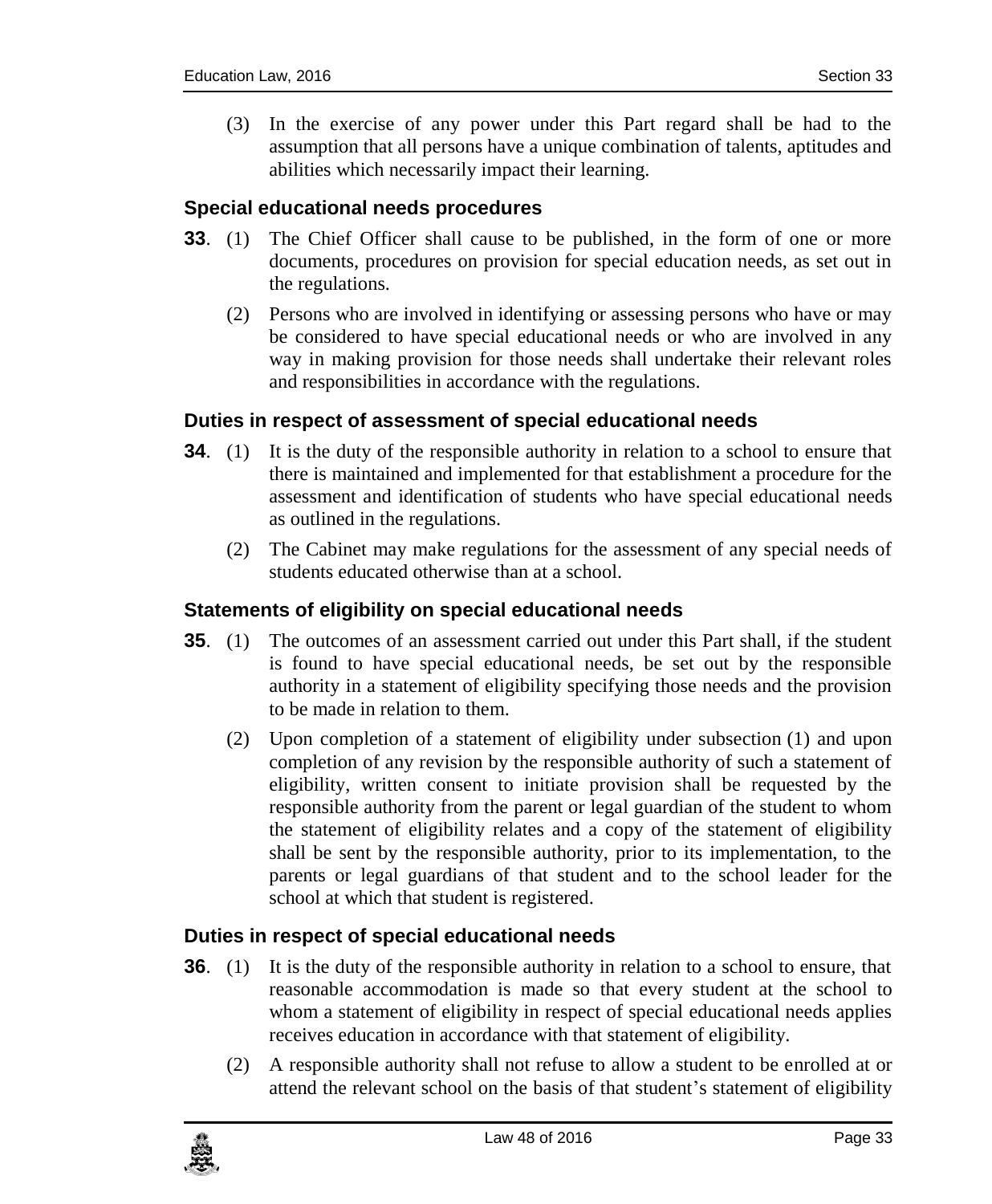in respect of special educational needs if the student is otherwise qualified to be enrolled at or attend the school and reasonable accommodation can be made to provide education in accordance with that statement of eligibility.

- (3) The duty of the parents or legal guardians to secure that a student of compulsory school age attends school or otherwise receives suitable education shall include, in respect of a student to whom a statement of eligibility in respect of special educational needs applies, a duty to ensure that the student receives education in accordance with that statement of eligibility.
- (4) The Cabinet may make regulations providing for a parent or legal guardian of a student to appeal in respect of the education provided in accordance with the statement of eligibility.

#### <span id="page-33-0"></span>**37. Funding in respect of special educational needs**

- **37.** (1) The Minister may make resources available to enable provision to be made in respect of the special educational needs of children of compulsory school age as prescribed in the regulations.
	- (2) The Minister may make grants to persons providing education so that provision may be made for them in respect of the special needs of persons not of compulsory school age.
	- (3) The Minister may enter into agreements with such persons as the Minister may consider appropriate for provision by them of education suitable to the special needs of persons not of compulsory school age.
	- (4) The Cabinet may make regulations as to the form of provision which may be made under this section, the purposes for which grants may be made, the form and content of agreements and related matters.

# **PART 13 - USE OF SCHOOL PREMISES**

#### <span id="page-33-2"></span><span id="page-33-1"></span>**38. Use of premises, equipment, etc.: Government schools**

- **38.** (1) The Cabinet may make regulations as to the use of the premises, equipment and facilities of a school other than for the purposes of the school where such premises, equipment and facilities are owned by the Government.
	- (2) Without limiting the generality of the powers contained in subsection (1), regulations under this section may provide for —
		- (a) the premises to be available outside normal school hours to be used for meetings, social functions and other activities beneficial to the community in which the school is situated;
		- (b) the premises to be available for use in connection with elections conducted under the *Elections Law (2013 Revision)*;

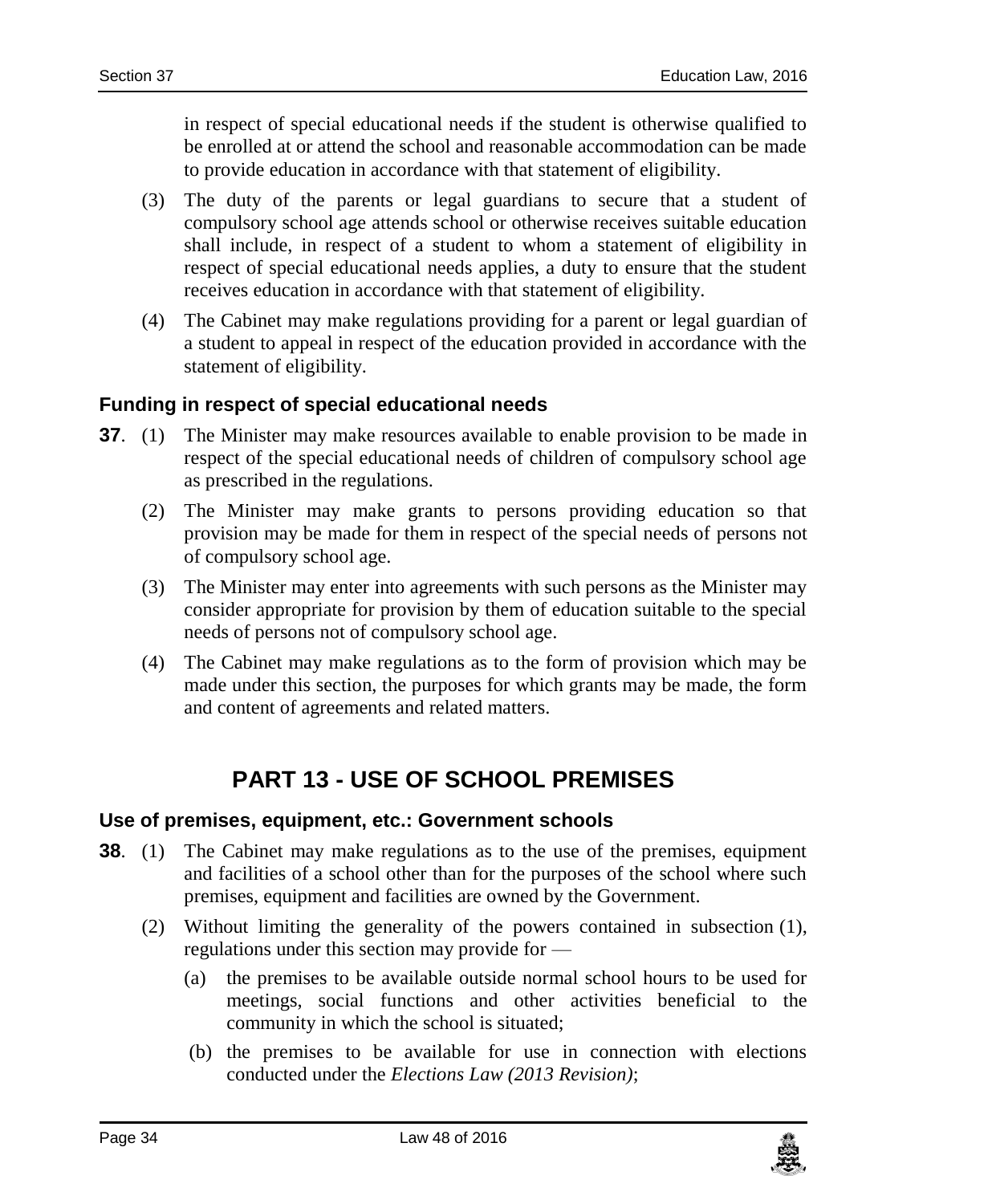- (c) the premises to be available for use as an emergency shelter;
- (d) the fees which may be charged in connection with use and for the recovery of expenses; and
- (e) the health and safety of persons using the premises and for the protection of the equipment and facilities on the premises.

#### <span id="page-34-0"></span>**39. Use of premises, equipment, etc.: assisted and independent schools**

- **39**. (1) The Minister may enter into an agreement with the governing body of an assisted school or independent school for the use of the premises, equipment and facilities of that school other than for the purposes of education.
	- (2) Without limiting the generality of the powers contained in subsection (1), the Minister may provide for —
		- (a) the premises to be available outside normal school hours to be used for meetings, social functions and other activities beneficial to the community in which the school is situated;
		- (b) the premises to be available for use in connection with elections conducted under the *Elections Law (2013 Revision)*;
		- (c) the fees which may be charged in connection with use and for the recovery of expenses; and
		- (d) the health and safety of persons using the premises and for the protection of the equipment and facilities on the premises.

# **PART 14 - CHILD PROTECTION**

### <span id="page-34-2"></span><span id="page-34-1"></span>**40. Child protection**

- **40**. (1) Every school and early childhood care and education centre shall have a written Child Protection Policy which shall comply with the *Children Law (2012 Revision)* and which shall be provided to all employees at the school or centre.
	- (2) It is deemed to be a condition of a grant of Government funding to an assisted school and early childhood care and education centre that there shall be for that school or centre a Child Protection Policy.
	- (3) The Child Protection Policy for a school or early childhood care and education centre shall apply in relation to anything that happens —
		- (a) at the school or centre;
		- (b) while a student or child is engaged in activities away from the premises of the school or centre, arranged as activities of that school or centre; and
		- (b) in accordance with section 32A of the *Children Law (2012 Revision)*.

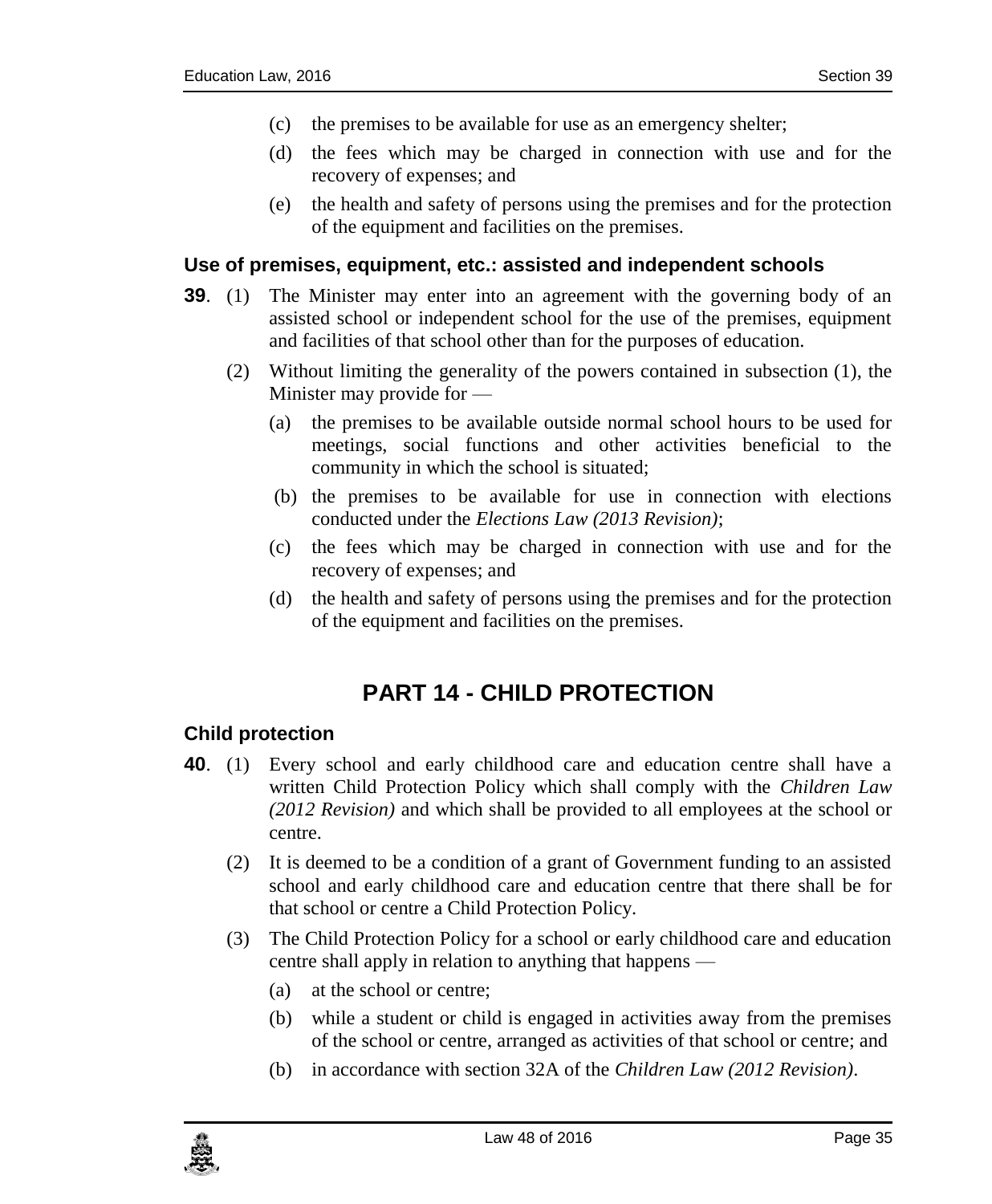and each school or centre may decide that it shall apply at other times and in other places when the school or centre considers it appropriate for the protection of students and children.

- (4) In the preparation and revision of a Child Protection Policy for a school or early childhood care and education centre, regard shall be had to guidance which may be given by the Minister on matters relating to the reporting of child abuse.
- (5) The provisions of the *Children Law (2012 Revision)* relating to the mandatory reporting of child abuse shall apply to all persons employed in a full-time capacity in the Ministry whose functions involve coming into contact with children, or information relating to children in schools.

# **PART 15 - CAYMAN BRAC AND LITTLE CAYMAN**

### <span id="page-35-1"></span><span id="page-35-0"></span>**41. Duties in relation to Cayman Brac and Little Cayman**

- **41**. (1) The Minister, in the exercise of the powers conferred on the Minister by or under this Law, shall have regard and cause regard to be had to the educational needs of the people of Cayman Brac and Little Cayman to the extent that those needs may be peculiar to each of those islands or in any way different from the educational needs of the people of Grand Cayman.
	- (2) The Cabinet may make regulations whereby any provision of this Law may be added to, varied or disapplied in relation to Cayman Brac and Little Cayman or either of them in any case in which the Minister may consider it beneficial to education in those islands to do so.

# **PART 16 - MISCELLANEOUS**

#### <span id="page-35-3"></span><span id="page-35-2"></span>**42. Home school associations**

**42**. For the purpose of supporting and working in partnership with an educational institution, there may be established in respect of the educational institution an association comprised of the members of staff of the institution and the parents and legal guardians of the students or children who attend the institution.

#### <span id="page-35-4"></span>**43. Nuisance and disturbance on school premises**

- **43**. A person who
	- (a) causes or creates a nuisance or disturbance on the premises of any school;
	- (b) intentionally or through neglect destroys, damages or loses the property of any school; or